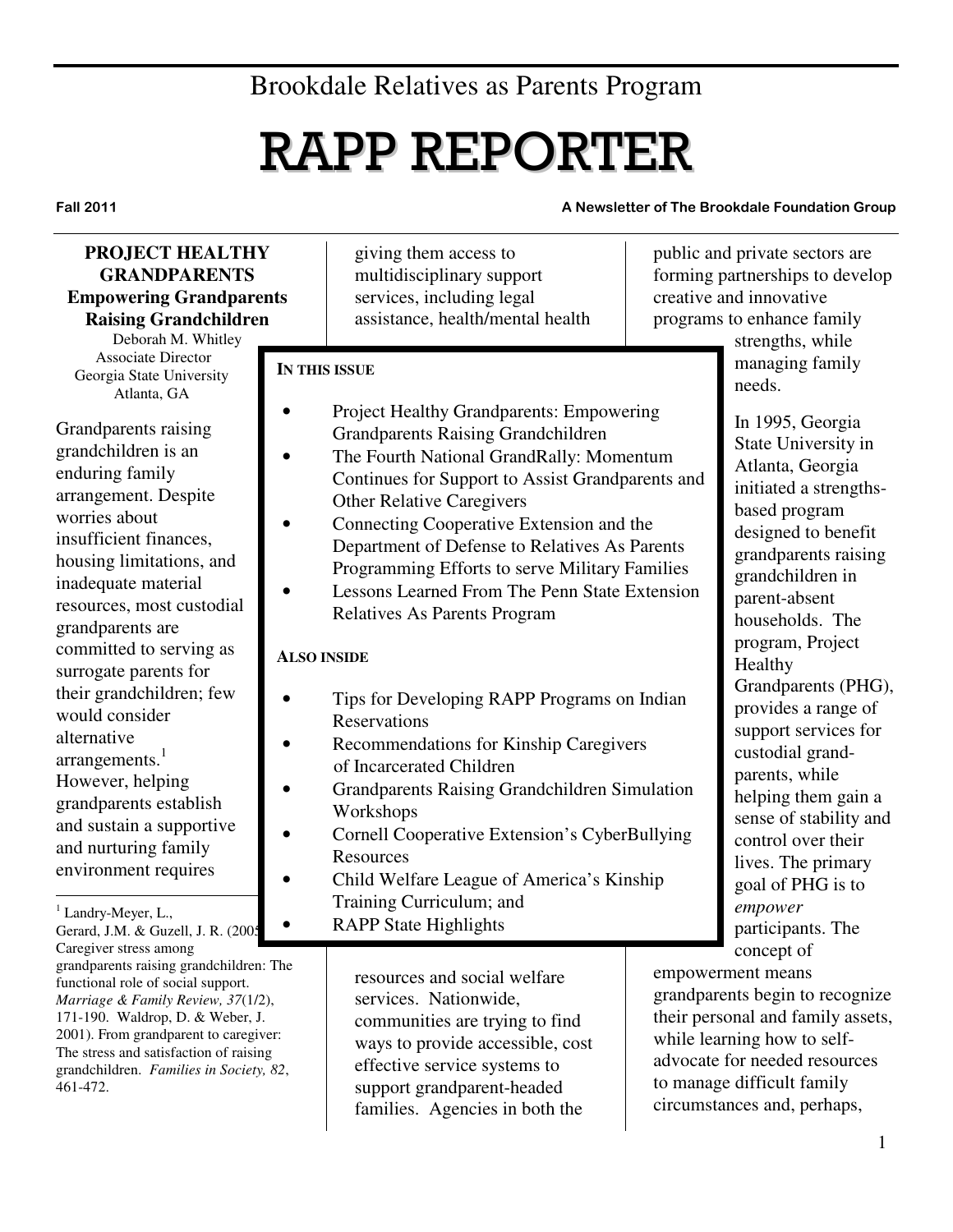motivate others for positive change. Families are eligible to receive PHG services if grandparents are raising one or more grandchildren, aged birth to 16 years. Social work and nursing case management services, monthly support group and parent education meetings, child development evaluations, and assistance with legal requirements are the primary service components. Families enrolled in the program receive client-centered case management services for 12 months, but may attend monthly group meetings indefinitely. Serving approximately 50 families per year, including over 100 grandchildren, PHG provides a level of service delivery that is individualized and comprehensive. To date, PHG has served over 900 families and 1300+ grandchildren. Each participating family receives monthly home visits from staff to assess strengths and address a variety of family needs. Below is a brief description of each service component:

#### **Social Work Services**

Working collaboratively with grandparents, PHG social workers assist with accessing public benefits, such as SNAP (formerly food stamps), TANF, Medicaid, and energy assistance. Grandparents also receive assistance in obtaining material aid from private agencies, e.g., baby furniture, clothing, toys, and other items. Serving as family "coaches," social workers help grandparents identify and utilize their personal, familial and

community strengths to establish and sustain positive change. To enhance selfadvocacy skills, grandparents learn to regard other service providers as partners, rather than adversaries, in the caregiving process.

#### **Nursing Services**

Continuing the home based model, nurses provide an array of health education/health promotion services. During home visits, nurses conduct health assessments that include measurement of weight, height, visual acuity, glucose and cholesterol blood levels, and blood pressure. Assessing preventive health behaviors such as obtaining annual physicals and mammograms, and monitoring the type and frequency of prescribed and over-the-counter medications are additional case management tasks. When necessary, staff nurses work with grandparents to help them become informed health consumers. Families receive referrals to outpatient clinics, health centers or private physicians for primary care services. While home visitations occur monthly at a minimum, more frequent visits and telephone follow-ups occur to monitor acute onset or chronic health problems.

## **Monthly Support Group/ Parent Education Meetings**

Grandparents in PHG have the opportunity to socialize, share information, learn new skills, and receive peer support. Parent education meetings incorporate topic-oriented presentations about various child-parenting

issues, e.g., exercising positive forms of discipline, grief and loss, parenting children with special needs, and communicating with teens. Support group meetings allow participants to share their personal stories – the joys, as well as the challenges. Each meeting is a vehicle to teach strategies to overcome certain challenges/barriers, and form a collective identity. The monthly group meetings are open to any grandparent currently enrolled in the program, as well as "alumni" members – former participants who have transitioned from the program after one year. On average, 15- 20 grandparents attend the monthly meeting. Current PHG participants have access to program sponsored transportation services to attend monthly meetings.

## **Legal Assistance**

A majority of grandparents entering PHG are raising their grandchildren informally, some with limited or no legal relationship with their grandchildren. Keeping families informed about the different types of legal options is an essential program component. Working collaboratively, PHG staff and representatives from the local Legal Aid Society and private law firms help grandparents gain access to essential legal information and facilitate any legal decisions.

## **Early Intervention Services**

Many grandparents face the challenge of raising grandchildren affected by severe trauma and prenatal exposure to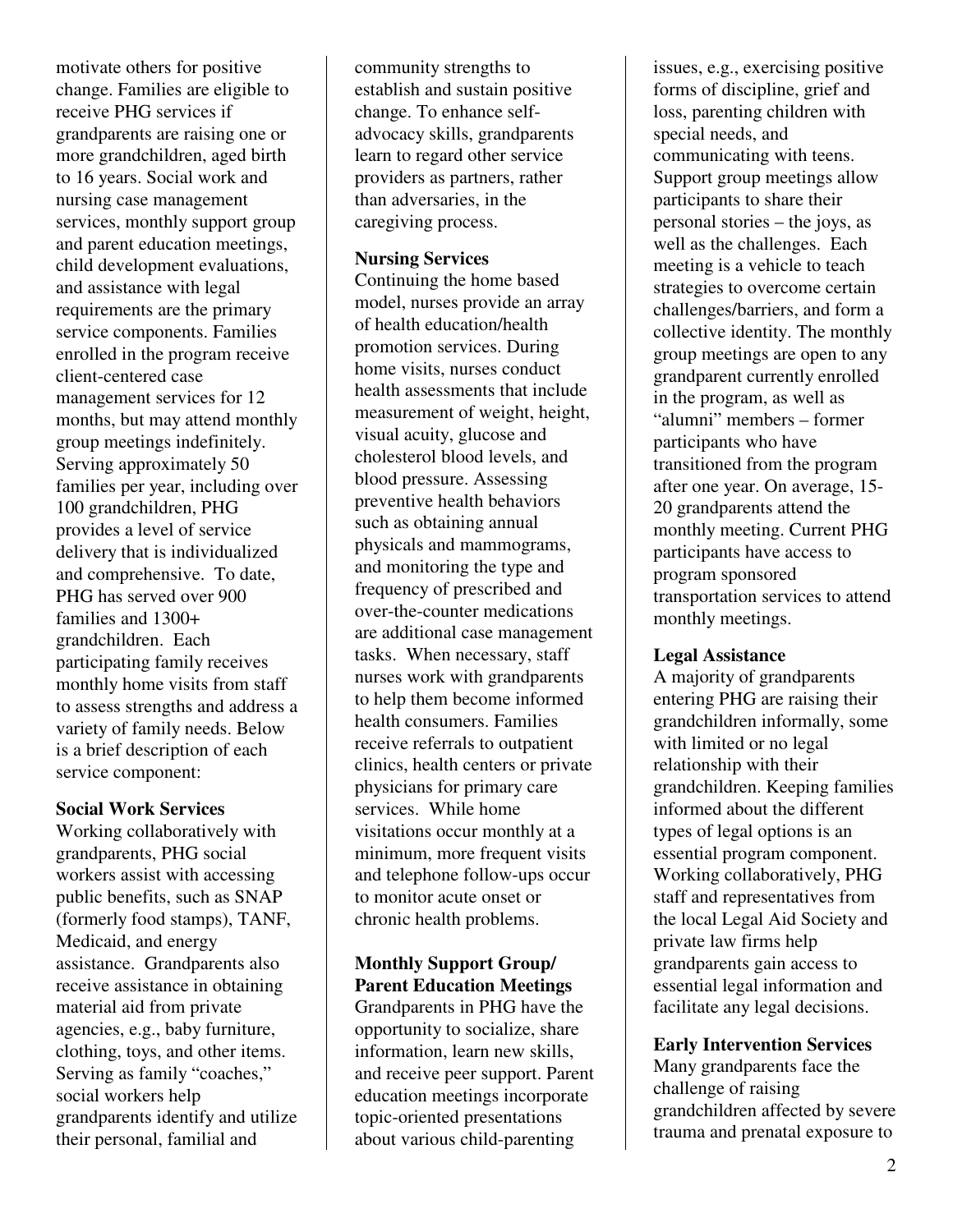various substances (e.g., alcohol, illicit drugs, etc.). Working with a local child development center, every grandchild age 2-5 years receives a developmental screening and evaluation. Grandparents' conference with child development staff when receiving evaluation results and treatment/service options in response to documented needs. Learning how to navigate the network of child development services is a featured activity of the service component. PHG staff work with grandparents, teachers and education specialists to implement prescribed treatment plans either in the home or in a school setting.

#### **Other Activities**

Families in PHG have experienced the broad generosity of the university and greater Atlanta community. Every fall PHG celebrates Grandparent Month with a special luncheon. Over 100 grandparents and guests attend the luncheon, including program advisory board members, program funding representatives, and university personnel. It is truly a celebration for grandparents and the Atlanta community. The generosity of the Atlanta community is also evident during the Christmas holiday season when many agencies and businesses provide holiday gifts to families.

The PHG model is an evidencebased service as determined by scheduled assessments of various dimensions of support and participant characteristics.

Research results suggest the service model promotes an enhanced sense of empowerment, social support, and community resources, as well as reduced psychological distress.<sup>2</sup> Efforts through the National Center on Grandparents Raising Grandchildren, also housed at Georgia State University, continue to promote the service model to other communities. Presently, other localities (i.e., North Carolina, Maryland, and other locations in Georgia) are implementing variations of the PHG model with much success.

#### **Lessons Learned Five Key Points**

Project Healthy Grandparents has served the Atlanta metropolitan area for 16 years. In that period there are lessons learned to share with others:

> 1. **Start Small**: The development of the PHG model evolved over time. Nursing home visits were the first

<u>.</u>

 $2$  Kelley, S.J., Whitley, D.M., & Campos, P. E. (2010). Grandmothers raising grandchildren: Results of an intervention to improve health outcomes. *Journal of Nursing Scholarship, 42*, 379-386. Kelley, S.J., Whitley, D.M., Sipe, T.A., & Yorker, B.C. (2000). Psychological distress in grandmother kinship care providers: The role of resources, social support and physical health. *Child Abuse & Neglect, 24,* 311-321. Whitley, D. M., Kelley, S.J., & Campos, P. E. (2011). Perceptions of Family Empowerment among African American Custodial Grandmothers Raising Grandchildren: Thoughts for Research and Practice. *Families in Society (in press).*

service offered to 25 families in 1995, followed by social services. Slowly, other support services and community partners were engaged to extend the PHG model. Communities may find it beneficial to initiate programming by establishing a support group for grandparents, or a respite program. Churches or schools are community resources that may provide space or other resources to begin these services.

2. **Develop Partnerships**: A factor related to the success of PHG is its list of strong community partners. Developing relationships with multiple service providers (e.g., legal professionals, educational/child development specialists, and health/mental health personnel) allows the program to expand its service structure to meet family needs. Nurturing and sustaining partnerships with service providers is an ongoing programmatic priority. Considering current economic conditions, few agencies can develop a multi-tier service structure without external support; collaboration is a key strategy for any planned service model.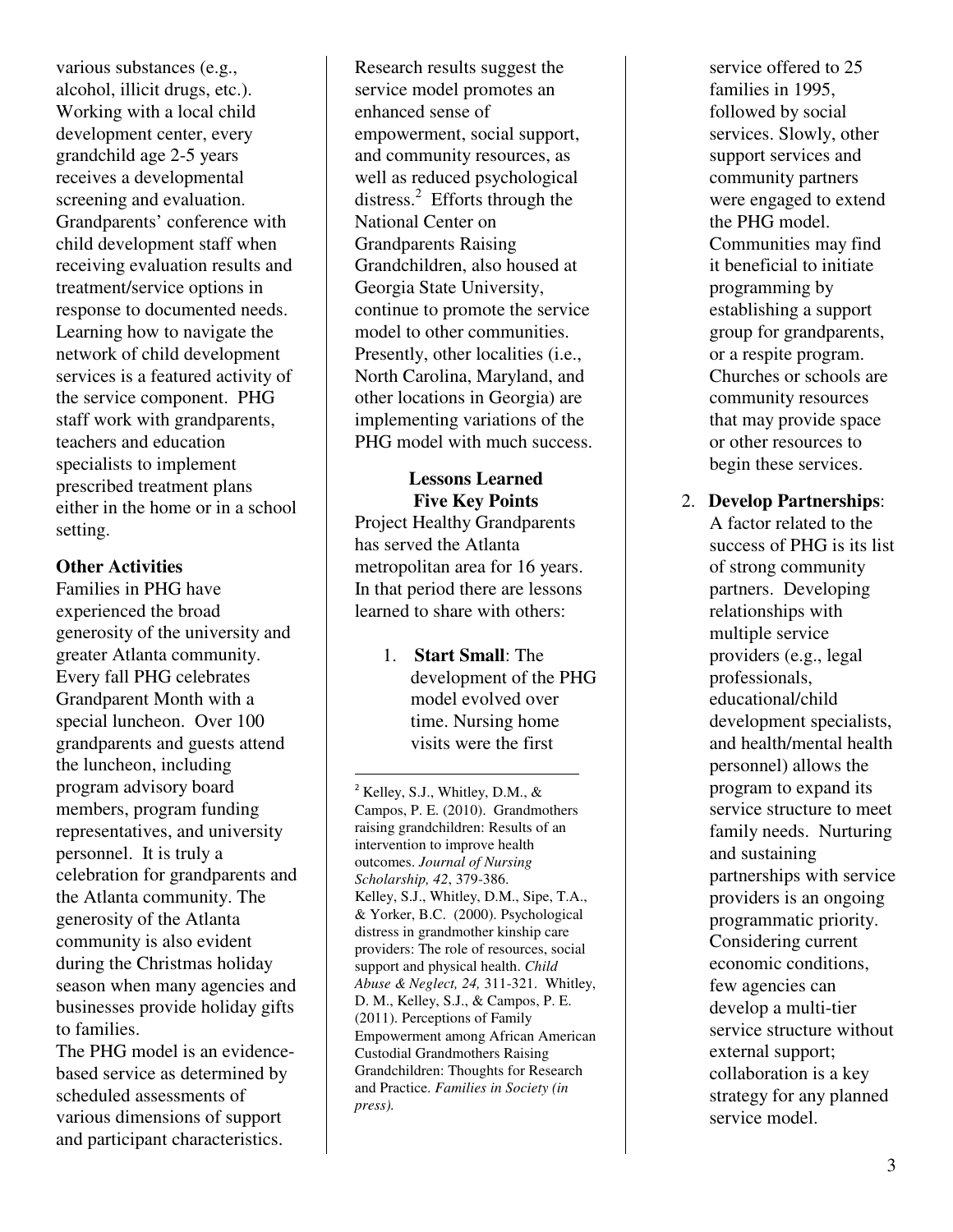3. **Seek Funding Sources**:

Acquiring adequate financial support to provide services to families is an ongoing task, especially in these difficult economic times. However, partner with other agencies to co-sponsor a service, establish "friendships" with funded agencies to learn their successful strategies, and make contact with program officers at local and national funding sources, like the Brookdale Foundation Group, to learn their funding priorities. Grandparents raising grandchildren allows one to seek potential funding opportunities under the categories of aging, families, and child welfare. Help funding agencies to extend their vision of program support for custodial grandparents by offering to provide them with information on current needs and challenges of intergenerational families in local communities.

## 4. **Evaluate Your**

**Program**: It is important to know how a program is making a difference. An objective evaluation determines your program's effectiveness and efficiency. Making evaluation a central component of the

program structure is important for quality assurance and funding purposes. When seeking external funding, a welldesigned evaluation component with experienced evaluators is a general requirement. An experienced program evaluator may be a private consultant, university faculty, or part of an organization specializing in program evaluation. Seek assistance or advice from agencies with a successful funding track record, as well as individual foundations, United Way, or other funding sources.

5. **Tell Your Story**: Let others know what is occurring in your community. Many local, statewide, or national conferences (aging and child welfare) welcome presentations on programs about relative caregiving. It is important for others to know new services, program successes, and any lessons learned. Sharing what you are doing helps other service providers trying to establish a service program, or refine an existing program. Do not keep your program a secret; tell your story!

*For more information on Project Healthy Grandparents or the National Center on* 

*Grandparents Raising Grandchildren, contact Debbie Whitley at dwhitley@gsu.edu. Visit the PHG website at http://www2.gsu.edu/~wwwalh/.* 

**FOURTH NATIONAL GRANDRALLY: MOMENTUM CONTINUES FOR SUPPORTS TO ASSIST GRANDPARENTS AND OTHER RELATIVE CAREGIVERS**  Stefanie Sprow, Children's Defense Fund and Jaia Lent, Generations United

They came by bus, by car, and by train; from Arizona, Texas, the Midwest, and the Northeast. "They" were the more than 600 grandparents raising grandchildren and other relative caregivers who journeyed to Washington D.C. on Thursday, September 15th, to take part in the Fourth National GrandRally for Grandparents and Other Relatives Raising Children. Hundreds of additional caregivers who couldn't make the trip to Washington D.C. called their Members of Congress that day urging them to support caregiver families. The rally participants gathered at the U.S. Capitol to celebrate their important role in caring for children and to focus lawmakers' attention on the profound contributions relative caregivers make to society, and the difficulties they endure for the children. The first GrandRally in 2003 helped bring awareness to grandparent and relative caregivers, often referred to as "grandfamilies," and the subsequent GrandRallies have continued the momentum to push forward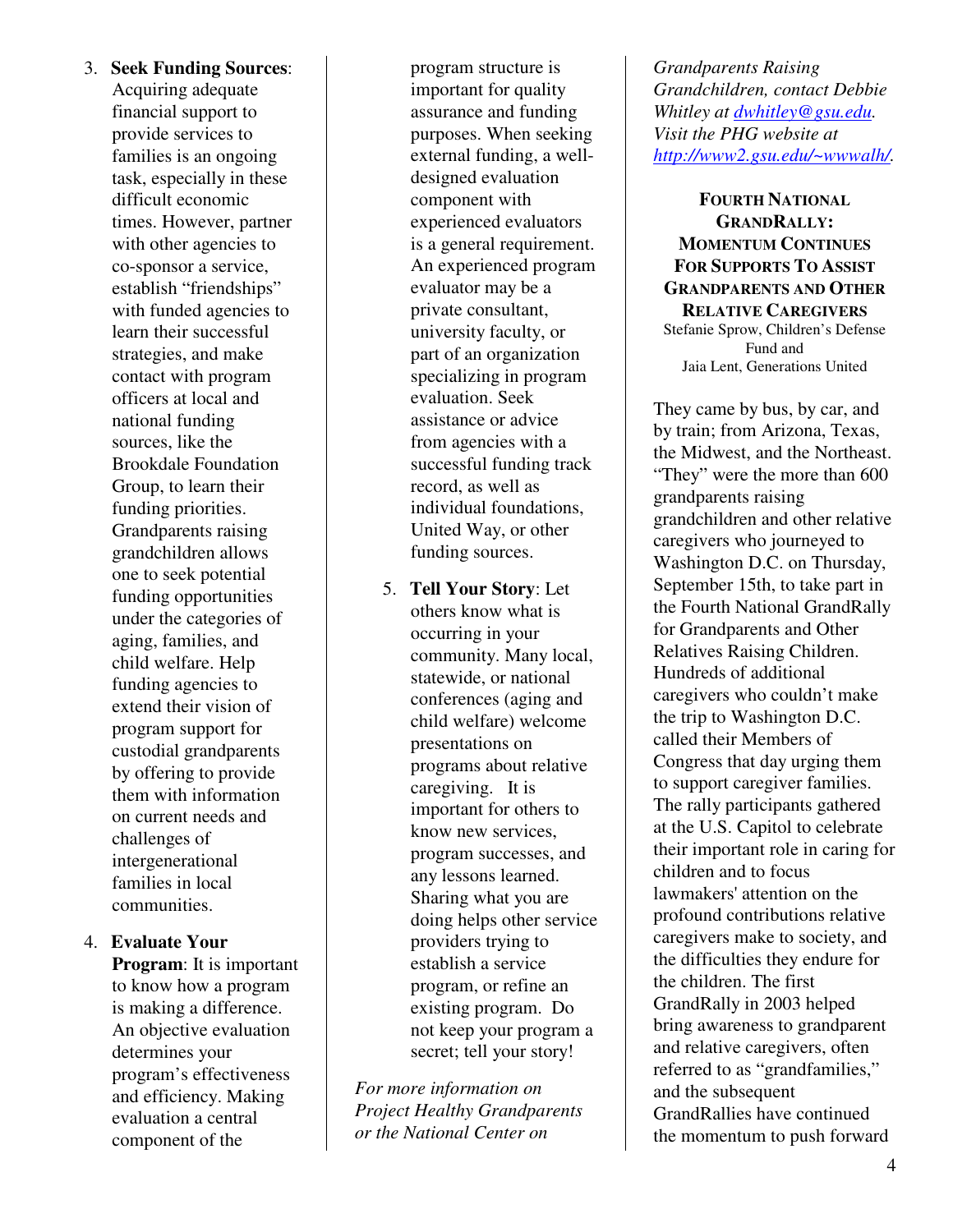important reforms for these special families.

## This year's GrandRally

highlighted the important role Social Security plays for children being raised by grandparents. Many grandfamilies struggle to provide financial security for the children in their care and in these times of extraordinary economic challenges they need extra support. Social Security is a critical lifeline for the caregivers and the children they are raising. **Caregivers** raised their voices and asked that Congress

protect and strengthen Social Security and the role it plays through its retirement, disability and survivors benefits for children and relative caregivers. With the growing trend of children living with grandparents – 7.8 million children live in households headed by grandparents or other relatives according to the latest Census figures – caregivers also asked to extend Social Security support to more children being

raised in grandfamilies. At the GrandRally, caregivers from across the country shared how survivors benefits when their father died. The survivors benefits for the children and her own Social Security and

#### **SOCIAL SECURITY AND GRANDFAMILIES**

One of the policy priorities highlighted at the GrandRally is the importance of protecting and improving Social Security. Here are some of the ways Social Security helps grandfamilies:

- Social Security provides critical retirement, disability, and survivors benefit income to grandfamilies. Even with Social Security benefits, 22 percent of grandparent headed families are poor. Without Social Security benefits, 59 percent or more of these families would be living in poverty.
- Social Security is more than a retirement program. More than 6.5 million children in the United States receive part of their family income from Social Security<sup>1</sup>. Social Security pays more benefits to children than any other federal program.
- Social Security covers 98 percent of all children in the event of the death or disability of a caregiver.<sup>2</sup>

To learn more about the different types of benefits available to grandfamilies through Social Security, visit Generations United's website at www.gu.org and click on Public Policy/Social Security or contact the Social Security Administration at 1-800-772-1213.

<sup>1</sup> U.S. Census Bureau, American Community Survey, 2006-2008. Detailed Table B09006, Relationship to Householder For Children Under 18 Years In Households.

<sup>2</sup> U.S. Social Security Administration. Survivors Benefits. SSA Publication No. 05-10084, August 2009.

> this intergenerational lifeline has helped them care for children.

Morrisella Middleton, a grandparent caregiver from Baltimore, Maryland, shared her story of how crucial Social Security has been in keeping her family together. Middleton began raising her two grandchildren since they were ages three and eleven and they began receiving Social Security

disability insurance from her employment were a lifeline for the family when she faced serious health problem and economic challenges. "It's been critical for me in raising the children and to their future," Middleton said. "Thank goodness for the survivor benefits for the kids and what I contributed to Social Security in the 44 years I have worked. It's been my only token to get by."

Other caregiver speakers included Natividad

Flores, a grandparent caregiver from Hartford, Connecticut who started raising her two grandsons after their mother died suddenly in a tragic accident, and Steven Harris, a relative caregiver from Suitland, Maryland, who is raising his four nieces and nephews because their mother was not able to care for them due to drug use. Gerald Wallace, Executive Director of the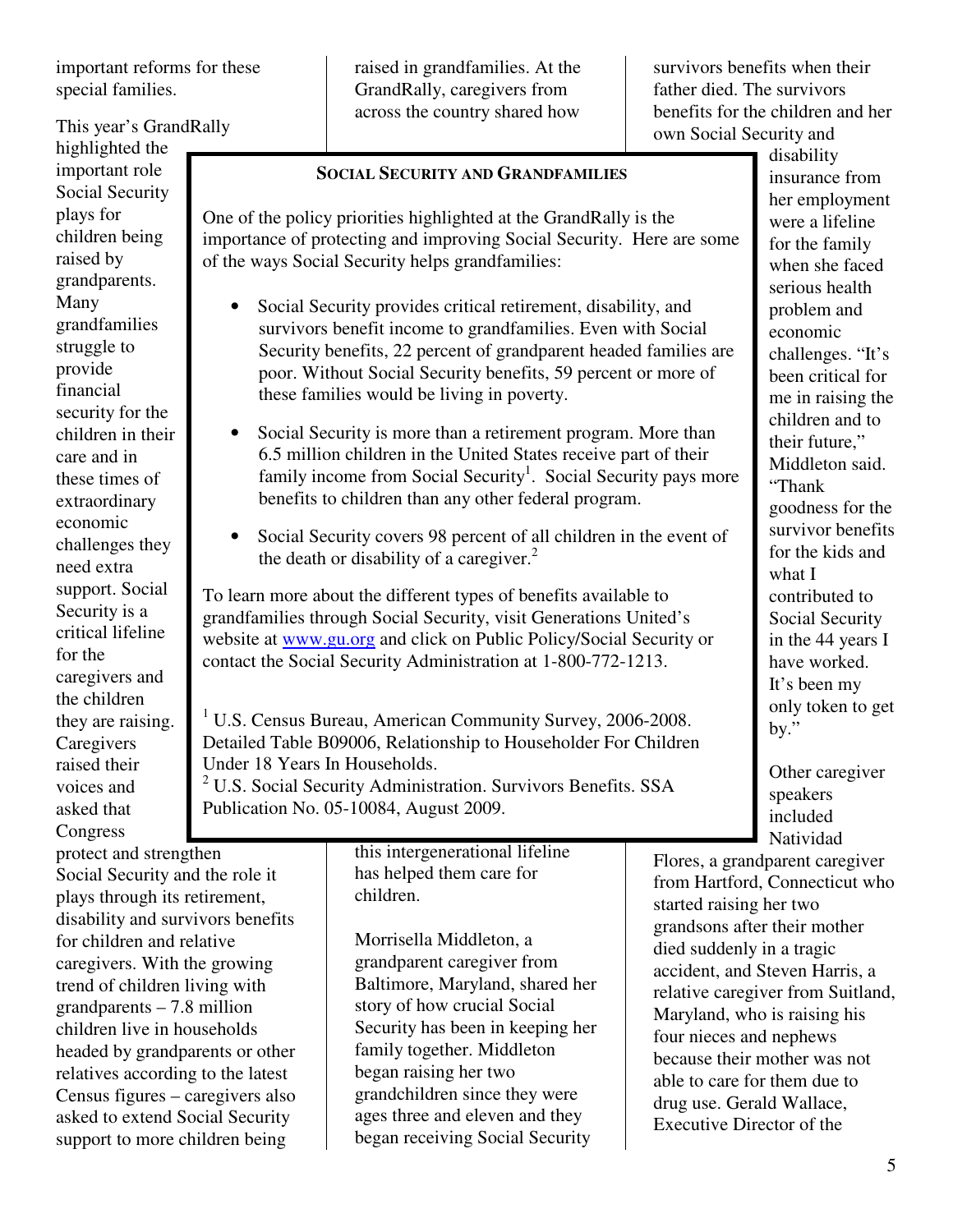National Committee of Grandparents for Children's Right (NCGCR), and Sharon

Olson, Vice President of GrandFamilies of America, also took to the stage and gave a call to action to the participants to meet with their members of Congress and ask them to protect and strengthen many of the federal programs that are critical to grandfamilies. This GrandRally also brought renewed interest and commitment to help to raise the voices of children and youth being raised by relatives.

Sixteen-year-old aspiring singer Yolanda Howard, who is being raised by her aunt, struck a special chord with the participants. Yolanda treated the crowd to a song she'd written to her "daddy" asking where he'd had been all her life. Crystal O'Grady, a 21-yearold from Palo Alto, California, was raised by her grandmother but also spent many

years in foster care and spoke to the importance of grandparents and other relatives as a resource for children both in and out of

foster care. Jordan Westwood, an 18-year-old from Ocean City, New Jersey, has been raised by

overcome challenges with her learning disability and helped her go to college. Jesslyn,

## **Steps to Take Now**

The 2011 GrandRally is over. Now what? You can do a lot in your own state or community to keep the GrandRally momentum going:

- Brookdale Foundation's Relatives as Parents Programs (RAPPs) are great places to start to explore family-friendly programs, practices and policies in your states and communities. (Check their website, www.brookdalefoundation.org, for a list of RAP Programs).
- Work with a service provider in your state to help start a support group for caregivers or children and youths being raised by caregivers.
- Connect with your state's Respite Coalition to see what respite care programs may be available to reach more relative caregivers and their children in the state. Visit www.archrespite.org
- Encourage an interfaith network in your community to engage churches and other faith based organizations in celebrating the role grandparents and other relatives are playing for children in your community, or to create a mentoring program for children being raised by grandparents and other relatives.
- Start a GrandFamilies Coalition if you don't have one in your state or community.
- Host a State GrandRally.
- Encourage a friendly legislator or city council member to host a briefing on concerns facing grandparents and other relatives raising children in your state.
- Stay in contact with your Congressional delegation through email, fax, or contact their District offices in your state. Let them know what you are doing to help children and caregivers and how they can help as well. You can call the Congressional Switchboard is 202-224-3121 and ask to be connected with the offices of your Senators or Representatives. The local District offices of your Senators or Representatives should be listed in your local phone book or visit www.congress.org and enter your address to get information on your members of Congress.
- Please let Generations United know about your activities so that we can share them with other GrandRally partners. Contact Jaia Peterson Lent at jlent@gu.org or Stephanie

her grandmother since birth and spoke about how her grandmother helped her

two buses of caregivers from the Wilmington, North Carolina, where he is now

Isaiah, Kayleana and McCoy, ages 11, 10, 8, and 7, of Texas read a poem together about the importance of grandparents.

Once again Reverend Clifford Barnett's inspiring words opened and closed the GrandRally. Reverend Barnett, a nationally recognized advocate for grandfamilies and founder of the **Grandparents** as Parents Group, has helped establish support groups for grandparents in all the city's elementary schools in Portsmouth, Virginia. He traveled with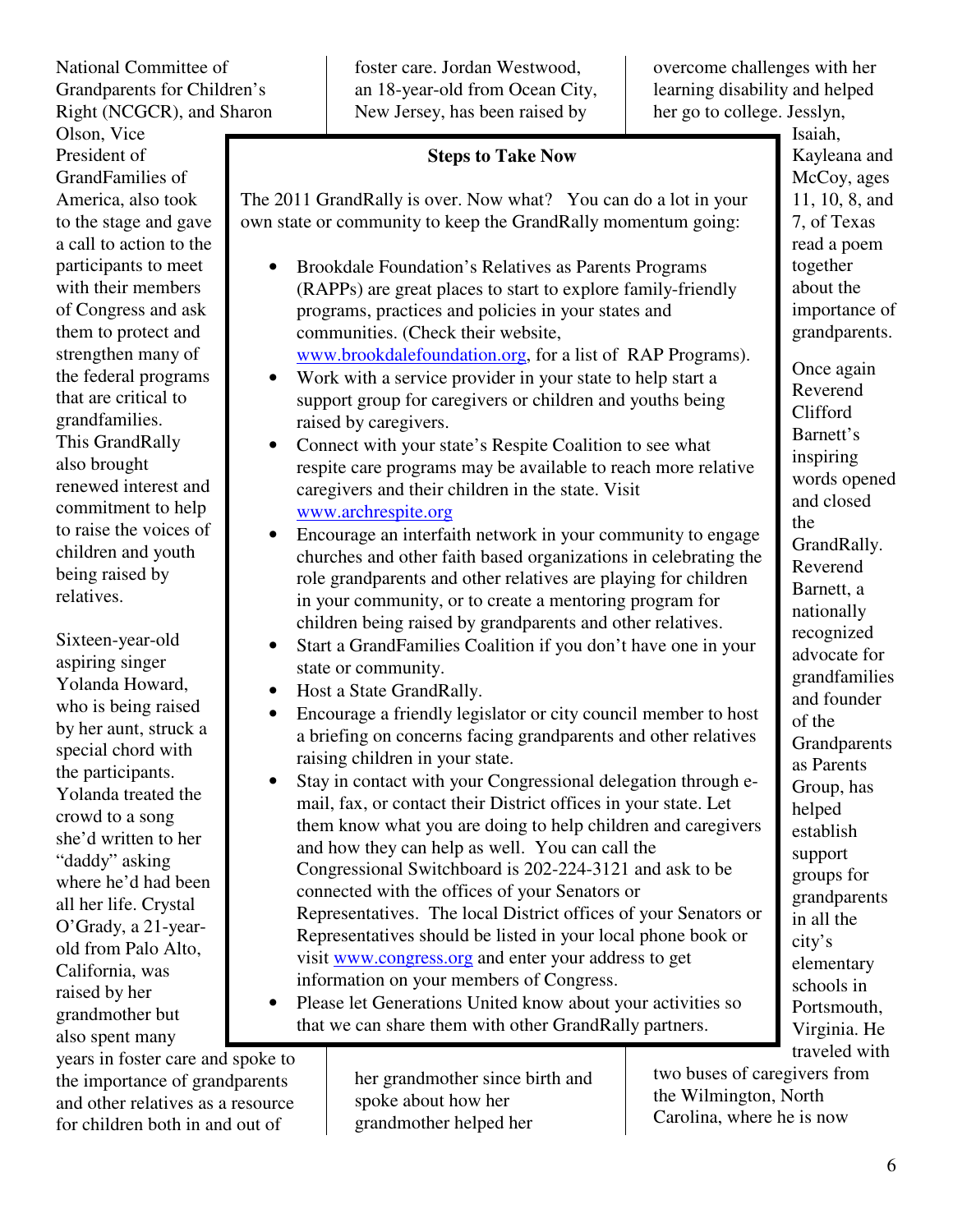## Pastor of the Warner Temple A.M.E. Zion Church.

The Love, Hope and Spirit choir has been a very special part of the past three GrandRallies, and the choir once again opened and closed the program with moving musical selections. The choir members are staff from A Second Chance, Inc., a private, not-for-profit, community-based agency in Pittsburgh, Pennsylvania committed to providing a safe, secure and nurturing environment for children who are being cared for by relatives or close family friends in kinship care. The choir is no longer formally a part of A Second Chance, Inc., but several of their staff came back together to perform again at the GrandRally. The Love, Hope and Spirit choir ended up bringing more than 25 grandparents, relatives and children to the GrandRally!

Members of Congress also attended the rally and gave their encouragement to the GrandRally participants. Senator Chuck Grassley from Iowa, Representative Karen Bass from California and Representative Mike McIntyre from North Carolina spoke at the event and applauded the caregivers for all that they are doing for the children in their care.

The Steering Committee for the Fourth National GrandRally included representation from AARP, Child Welfare League of America, Children's Defense Fund, Generations United, Grandfamilies of America, and

the National Committee of Grandparents for Children's Rights. Major support for the GrandRally and related activities was provided by the Atlantic Philanthropies. Additional support was provided by Casey Family Programs.

For many of the caregivers, the GrandRally excitement began with the GrandRally Celebration Dinner the night before the GrandRally. Very special thanks to the Brookdale Foundation Group for their support of the dinner. Nothing at the GrandRally could have happened without the hard work and support of many dedicated organizations and individuals. GrandRally State contacts in more than 30 states worked very hard to bring grandparents and other relative caregivers together from across the country and arrange for Congressional appointments. It was a true celebration!

## **And Beyond…**

The GrandRally was not just an event, but another stop for relative caregivers in their advocacy journey. It gave caregivers hope that help was at hand and that they were not alone in their struggle. They returned home with new friends, from their own states and across the country, and a renewed commitment to the children they are raising. The effects of the GrandRally are significant and are continuing to grow across the country. State and local coalitions of caregivers are coming together to make the case for expanded services and

supports for their children. Over the next year some will join together to hold State Grand Rallies at their state capitols to seek additional funds for new support. Some may testify at legislative hearings or find other ways to educate state policymakers about the help needed by children in their care. Some will sponsor kinship care conferences to offer new strategies to relative caregivers. Several participants have already started support groups within their local communities that serve not only as a resource for kinship families but that are also encouraging families to educate Members of Congress about legislation that would help strengthen their families.

#### **CONNECTING THE USDA/DOD MILITARY PARTNERSHIP TO RELATIVES AS PARENTS PROGRAMMING EFFORTS** Brent Elrod and Ahlishia Shipley USDA Cooperative Extension

Today's military families face a lifestyle that includes frequent deployments and increased family separations. These unique challenges can affect military readiness and family resilience. For more than 25 years, the United States Department of Agriculture (USDA), the Land-Grant University System, and the Department of Defense (DoD) agencies have partnered to enhance military family and youth quality of life through extension educational programs and research.

Because of the nature of military service, families face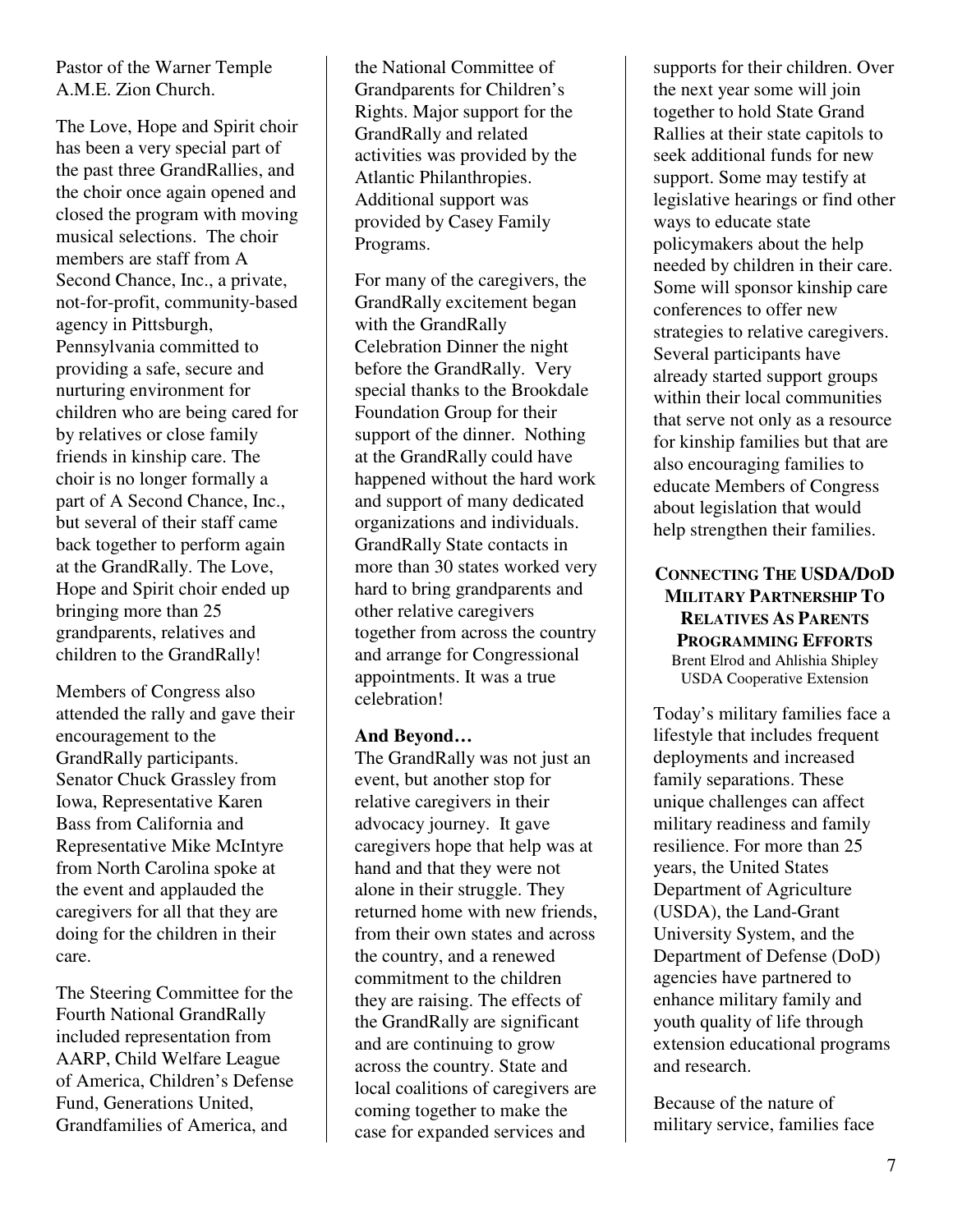separation which often leads to relatives stepping in to care for the children. These relatives can encounter a host of challenges related to child care, schooling, finances, health, employment, and family dynamics. There are several projects under the USDA/DoD partnership intended to assist all families successfully meet these challenges and improve community capacity to serve military families. Through this partnership between the National Institute of Food and Agriculture (NIFA) and Military Community & Family Policy (MC&FP) at DoD, programs and training support military youth, families, and communities as well as nonmilitary audiences. NIFA engages with land-grant University and Cooperative Extension faculty and staff to:

- Increase and strengthen community capacity in support of military families
- Increase professional development and workforce development opportunities
- Expand and strengthen family, child care and youth development programs

Under this partnership, there are several programs that serve the needs of relatives who have taken on a parental caregiving role due to deployment of parents, and the children to whom they provide care. Here are some of these resources:

## • **Project YES!**

Provides youth development programming for military families affected by deployments or other service related programs. Interns who have been trained to work with military youth deliver stimulating one- and twoday events for children impacted by military deployment, while caregivers participate in Yellow Ribbon Program events or other military support programs. Project YES! Interns lead activities and programs centered around leadership, life skills, and STeM (Science, Technology, and Mathematics). Learn more about Project YES! at http://militaryfamilies.exten sion.org/yes-intern-program/

#### • **Military Teen Adventure Camps**

The Military Teen Adventure camps are designed specifically for teens in military families to experience a wide range of exciting outdoor activities with other teens like themselves. Military teens, 14-18 years old, can sign up to participate in these high energy adventure camps at locations across the country and abroad April 2011 through April 2012. Camps have funding available to assist with transportation costs. There are also camps designed for youth who have special needs. For more information visit: https://www.extension.purd

## ue.edu/Adventure\_camps/ca mpshome.html

Additionally, there are other resources that can educate, support, and assist relatives serving as parents due to military deployments and the practitioners who work with them:

### • **Fisher House Foundation Military Youth Scholarships**

The purpose of this scholarship fund is to recognize the contributions of military families to the readiness of the fighting force and to celebrate the role of the commissary in the military family community. Website: http://www.militaryscholar. org/index.html

## • **Military Child Education Coalition (MCEC)**

The MCEC's work is focused on ensuring quality educational opportunities for all military-connected children affected by mobility, family separation, and transition. The MCEC performs research, develops resources, conducts professional institutes and conferences and publishes resources for all constituencies. Website: http://www.militarychild.or g/

## • **Military Impacted Schools Association (MISA)**

MISA is a national organization of school superintendents. Their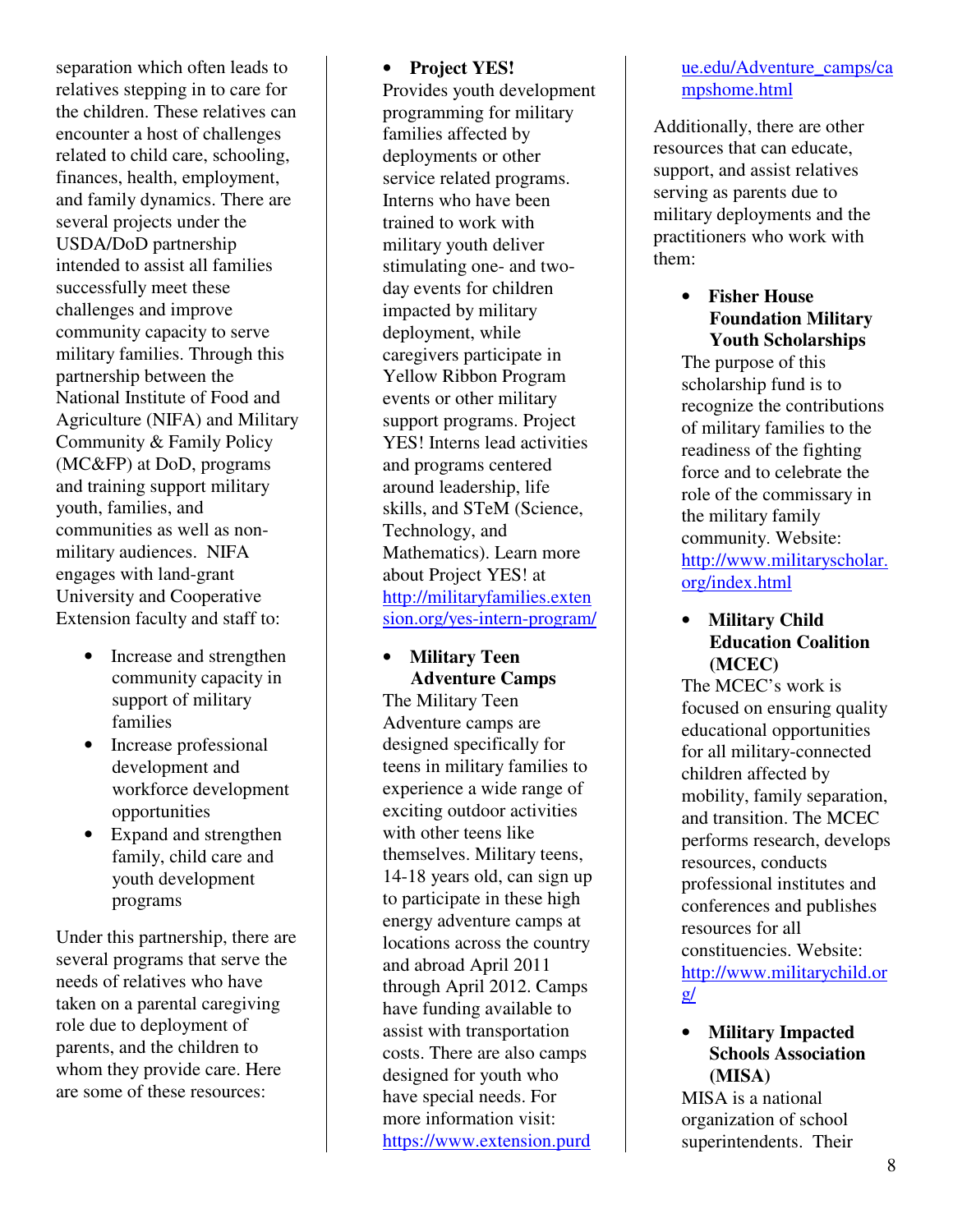mission is to serve school districts with a high concentration of military children. Website: http://www.militaryimpacte dschoolsassociation.org/

#### • **National Military Family Association (NMFA)**

The NMFA is a grassroots advocacy organization that speaks on behalf of military families and empowers husbands, wives, and children to understand and access their benefits. Website:

http://www.militaryfamily.o rg/

#### • **Penn State Military Personnel & Family Research Initiative**

The mission of the Penn State Military Personnel and Family Research Initiative is to catalyze basic and translational research to improve the health and wellbeing of military personnel and families. Website: http://www.ssri.psu.edu/mili tary-families

#### • **Touching Base**

*Touching Base* is a quarterly newsletter from the Department of Education for the military community. It covers current governmental and non-governmental news on education that is relevant to military service members and their families. Website: http://www2.ed.gov/news/n ewsletters/touchingbase/ind ex.html

To learn more about the USDA/NIFA-DoD Military Partnership, please visit: http://www.nifa.usda.gov/m ilitary

## **LESSONS LEARNED FROM THE PENN STATE EXTENSION RELATIVES AS PARENTS PROGRAM**  Matthew Kaplan, Ph.D., Professor

Penn State University

In Pennsylvania, 164,000 children (5.6 percent of the children in the state) are living in grandparent-headed households and another 37,500 (1.3 percent of the state's children) live in households headed by other relatives. There are over 80,000 grandparents in Pennsylvania responsible for meeting the needs of children in their care.<sup>3</sup> This article describes some of the intervention strategies, and lessons learned, from the Penn State Extension – Relatives as Parents Program and its efforts to address the needs of kinship families.

In the early days of our programming in the kinship care arena, our focus was primarily on establishing and supporting kinship support groups and organizing weekend retreats consisting of familybased recreational and relationship-enhancing activities

<u>.</u>

for participating families.<sup>4</sup> We learned about the power of family-to-family social and emotional support. Family members realize they are not alone, and, as they meet and develop a sense of camaraderie with the other families, they feel less "different" or "judged." As one grandparent who took part in a kinship family retreat put it, "It's been a weekend where we're all the same – We're all normal."

We also learned that the families find value in the educational workshops that we conduct at support group meetings and as part of the weekend retreats. We cover topics ranging from: youth resiliency, conflict management, anger management, family communication dynamics, health and nutrition, physical fitness, self esteem (for children and teens) and the use of humor in dealing with the day-to-day challenges adults and children face. In addition to providing kinship families with reliable information on these and other topics, our educators facilitate discussion and practice with regard to how families might apply this information. Invariably, conversations touch on issues related to communication, including how family caregivers might improve their communication skills. This was reflected in the comment made by a grandmother raising her

-

<sup>&</sup>lt;sup>3</sup> AARP Foundation, Brookdale Foundation Group, Casey Family Programs, Child Welfare League of America, Children's Defense Fund, and Generations United (2007). *Grand Fact Sheets* Downloaded July 2010 from http://www.aarp.org/relationships/friend s-family/grandfacts-sheets/]

<sup>&</sup>lt;sup>4</sup> To access a manual outlining steps for planning and conducting such retreats, go to:

http://www.extension.org/pages/Conduc ting a Kinship Family Retreat.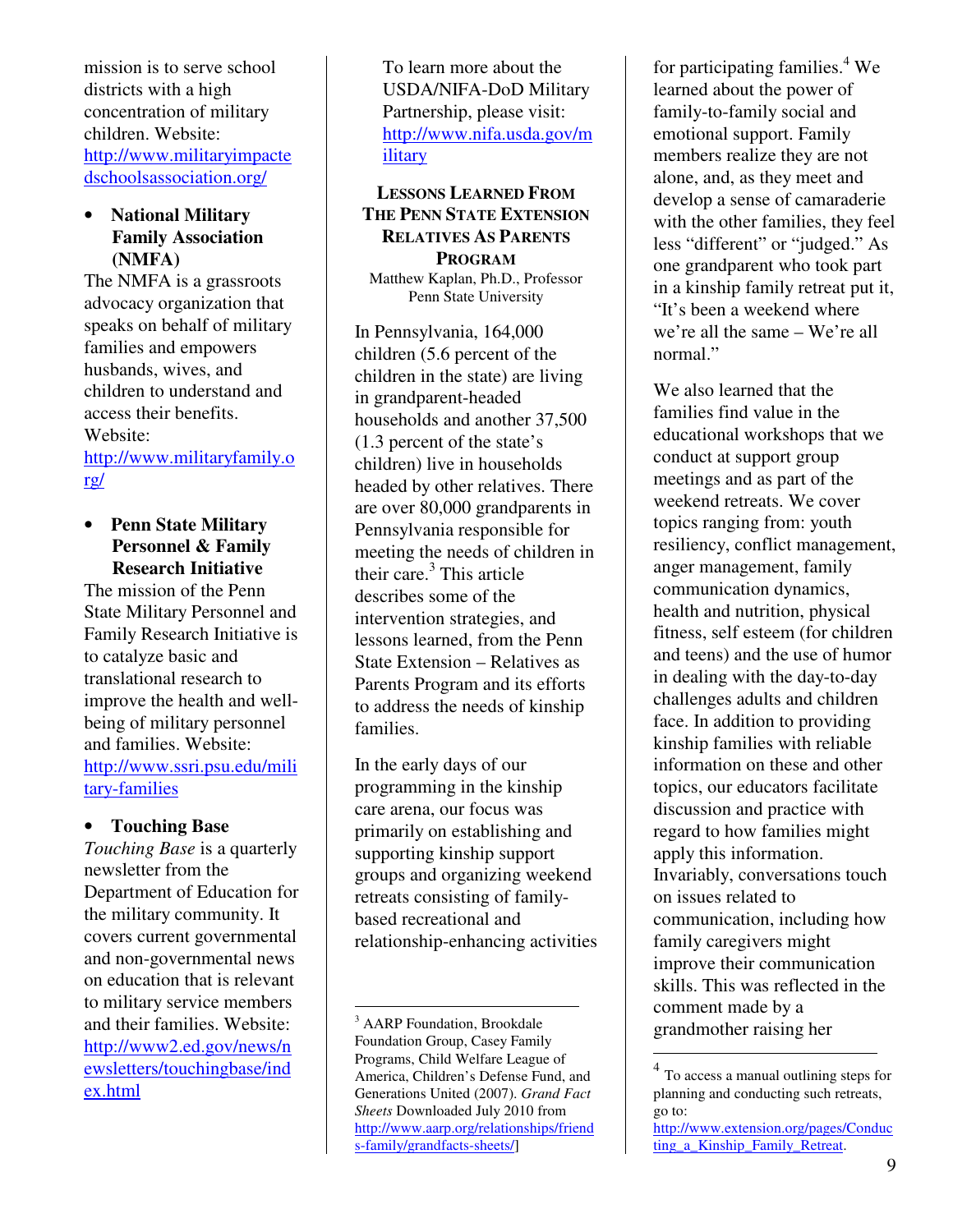for conducting educational seminars for human service

**RECOMMENDATIONS FOR KINSHIP CAREGIVERS OF CHILDREN OF** 

professionals, we learned about the *Grandparents Raising Grandchildren Simulation*

first ask myself how a nine year old would solve problems." Another retreat participant added, "Don't yell. Try to settle things calmly."

Over time, we realized that many of the difficulties faced by kinship families have as much to do with the social service system, and how the professionals within it operate and relate to kinship families, as with the communication skills and behaviors of kinship family members. We therefore set out to expand our program, beyond direct service with kinship families, with the goal of engaging the professionals who work with kinship families and raising their awareness of the challenges faced by these families and the resources available to them.

After trying several approaches

|    | <b>INCARCERATED PARENTS</b>                                                                                                                                                                                                                           |
|----|-------------------------------------------------------------------------------------------------------------------------------------------------------------------------------------------------------------------------------------------------------|
|    | By Dee Ann Newell, MA Executive Director and Founder                                                                                                                                                                                                  |
|    | Arkansas Voices for the Children Left Behind, Inc.                                                                                                                                                                                                    |
|    | 1. Recognize that the children have probably endured multiple<br>traumas and may have behaviors that are reactive to these,                                                                                                                           |
|    | including withdrawal, anxiety, isolation, or aggressive and<br>unpredictable behaviors.                                                                                                                                                               |
|    | 2. Keep the communication door open with the children.<br>Proactively let them know you are accepting of their feelings<br>and to feel safe expressing them to you in words. You have to<br>tell them this, even when you think that they should know |
| 3. | this.<br>Recognize your own ambivalence toward the incarcerate                                                                                                                                                                                        |
|    |                                                                                                                                                                                                                                                       |

- parent can bewilder the child who in turn feels conflicted in loyalties and may shut down their sharing with you.
- 4. Realize that there is often grieving and mourning in the worlds of these children, and rituals and symbols help to comfort the children.
- 5. Tell them stories about yourself as a child, allowing you to share some of the times when you were conflicted and were successful in working out your conflicts, both inner and with others.
- 6. When seeking counseling for the child in your care, and many need the professional help of mental health providers, be sure that the therapist has experience and compassion for children of incarcerated parents. Some of the typical prejudice in our society regarding incarcerated parents also exists with professionals who have not been trained in the research and understanding of these children.
- 7. I f there has been a relationship with the parent in prison, and there has been no violence perpetrated against the child by their parent, permit the children to visit and receive letters and an occasional phone call. This is so important if the parent will be returning during the childhood of the child, as sustaining the relationship is critical to the well-being of the children.
- 8. Never force a child to visit their parent, but if they wish to, be sure to prepare them for the visit, the security protocols, the dress code, long waits, the presence of guards, and the change in appearance of their parent.
- 9. Know the visiting rules and teach them to the children.
- 10. Always tell the child the truth about the incarceration of the parent. Deception will only create more fear.

*Workshops* developed by University of Arizona, Coconino Extension faculty and staff and grandparent mentors at the Kinship Kare of Northern Arizona program (see the article on Page 11 of this newsletter). We decided to adapt the program for use in Pennsylvania (with modified scenarios and shorter workshops) and now conduct *Kinship Family Simulation Workshops* for human service professionals in various counties across the state.

Another aspect of our overall program strategy is a continual emphasis on collaboration and partnership. With limited resources and a relatively small team (there are eight of us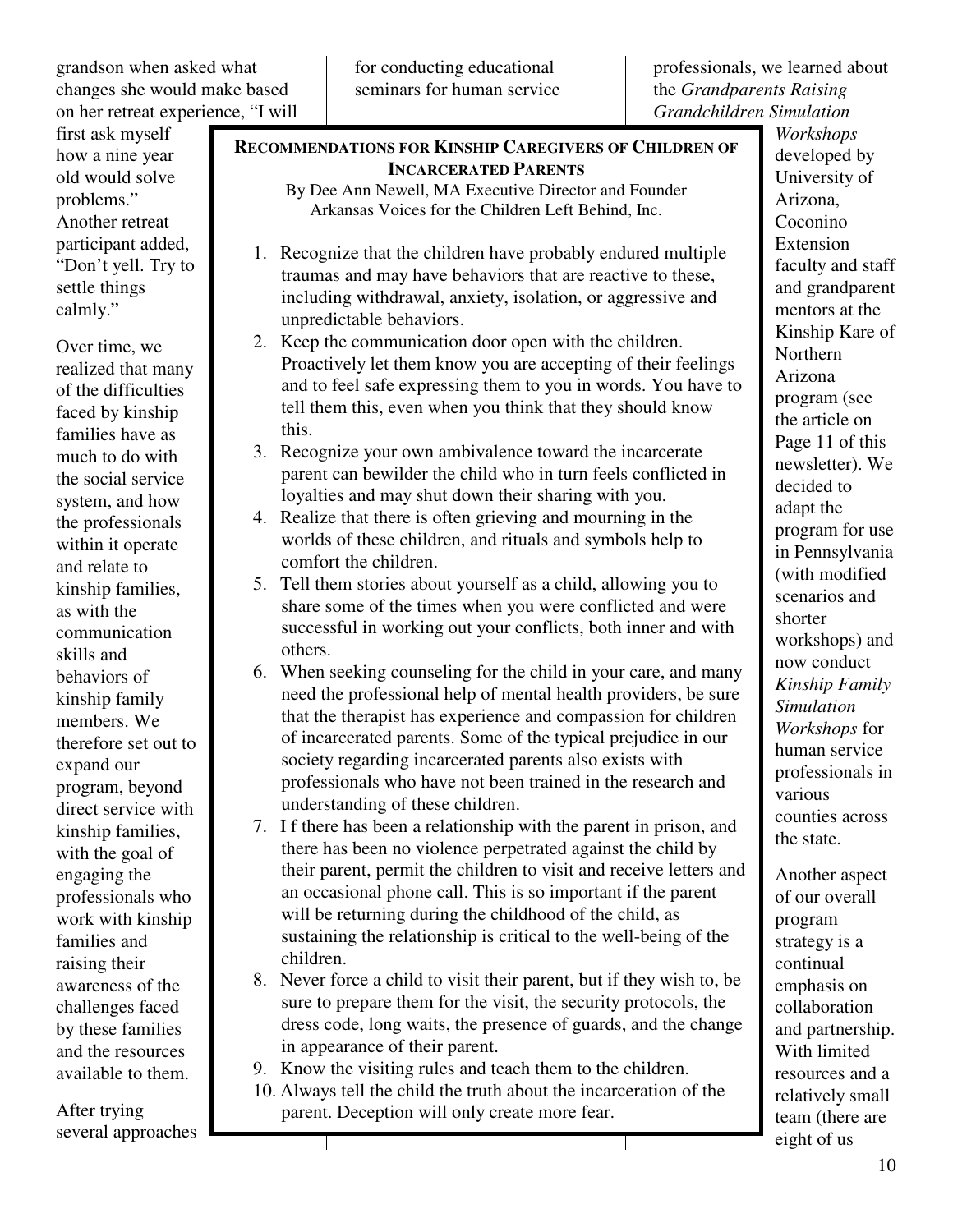engaged in kinship familyrelated programming on a parttime basis, most with less than one day/week allotted to this work), we recognized early on the importance of partnering with other organizations if we were to meet our goals of planning and delivering programs and services on a statewide level. Over time we have deepened our relationships with the Kinship Institute (part of Turning Points for Children, based in Philadelphia) and members of the Pennsylvania RAPP Task Force (which is managed by the PA Department of Aging). We rely on both groups for help in updating and adding new resource listings to the *Pennsylvania Kinship Navigator* website, a tool we developed to help PA kinship families find needed programs, resources and services in the state. [Visit: http:// extension.psu.edu/kinship.] As another element of our relationship with the Kinship Institute, the program's Coordinator (at first Karen Fisk and now Brenda Rich) writes the *Relative Caregivers Rock!* column for Penn State Extension's quarterly newsletter, *Ideas for Intergenerational Living*.

We have a wonderful relationship with the Raising Grandchildren Content Group of the eXtension Family Caregiving Community of Practice. We worked with CoP members to modify our "Grandparents Raising Grandchildren: Doubly Stressed, Triply Blessed" public forum curriculum so it can be delivered via the eXtension website (see:

http://www.extension.org/pages/3 2573/grandparents-raisinggrandchildren-doubly-stressedtriply-blessed. And, of course, we have also benefited from the expertise and resources from other RAPP groups such as the team behind Cornell Cooperative Extension's Parenting a Second Time Around (PASTA) curriculum.

We also draw upon resources across the university, such at Penn State Public Broadcasting, with which we partnered in 2002 to conduct an hour-long community call-in program with Donna Butts, Executive Director of Generations United, and Amy Goyer, past Coordinator of the AARP Grandparent Information Center (GIC) as guests. Penn State Cooperative Extension has also partnered with Extension initiatives launched from other land grant universities, such as the series of national satellite programs on kinship care issues organized some years ago by the University of Wisconsin-Extension and Purdue.

Certainly, in today's tough fiscal climate, we anticipate challenges ahead. However, when considering the growing public awareness of the issues faced by kinship families, and the expanding number of professionals who are committed to doing what they can to support kinship families, we feel energized and in good company.

*For more information about the Penn State Extension Relatives* 

*as Parents Program, contact Matt Kaplan, Professor, Intergenerational Programs and Aging, (814-863-7871; msk15@psu.edu) or Janice Hassen, County Extension Director,Family Living Educator, Lawrence County (724) 654-8370 or jma2@psu.edu).* 

**GRANDPARENTS RAISING GRANDCHILDREN SIMULATION WORKSHOPS** Beth Tucker Kinship Kare of Northern Arizona University of Arizona

Grandfamily caregivers are proud people who may be reluctant to ask for help, even when they desperately need it, for themselves and the children they are raising. So why are caregivers sometimes reluctant to ask and pursue help from agencies? It could be that they have never asked for help before. Family caregivers who are raising a child, whose parent is incarcerated, share the fear that agency contact might trigger interference or removal of the child from their home. Caregivers might also be reluctant to seek agency resources because of an unpleasant and/or discouraging contact with agencies that are not sensitive to caregivers, (especially older caregivers) who might be unfamiliar with agency procedures. We at the University of Arizona's KKONA (Kinship Kare of Northern Arizona) program heard stories from *our*  discussion group members who felt discouraged by some agencies attitudes and practices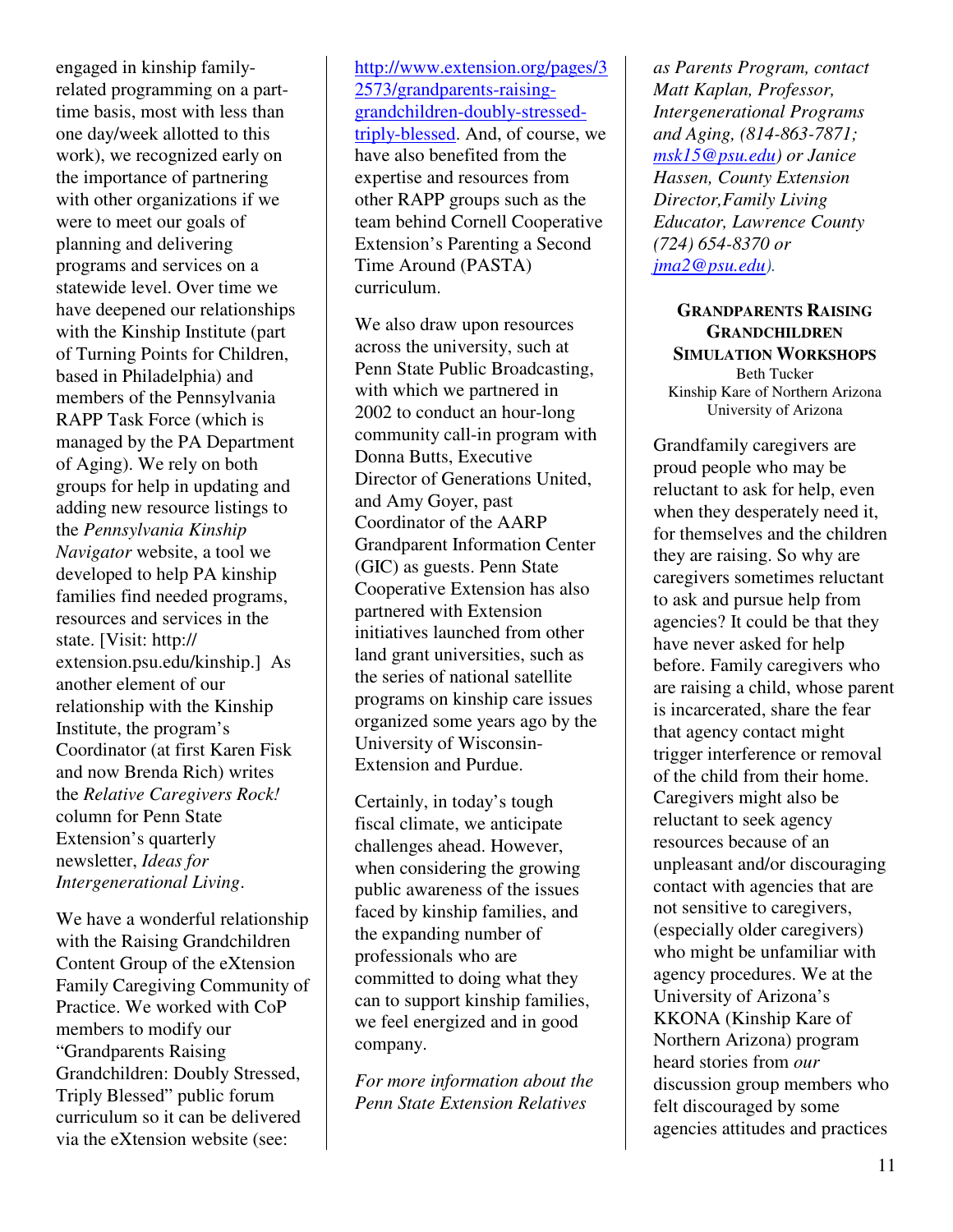that were cumbersome, confusing and added to the embarrassment of having to ask for help. One grandmother's story about having to attend a co-parenting workshop for divorcing parents illustrated that some agencies are unaware of how to better serve the growing population of relative caregivers. As a result of that and other caregiver's stories, KKONA set a goal to change attitudes and practices about "grandfamilies." We started by educating grandfamilies about strategies to work more effectively with agencies and then we tackled the next step changing agency attitudes about the strengths and challenges grandfamilies face.

## We developed the "*Grandparents Raising Grandchildren Simulation Workshop*" with the overall goal to promote "attitudes and systems" among agencies that provide services on the key resource issues that our grandparents face such as physical and mental health, financial, legal, education, respite and childcare. The "*Grandparents Raising Grandchildren Simulation*" helps agencies see the world through other eyes; forces them to perform problem solving family tasks under pressure; and finally guides them to think about systemic changes to improve interactions with caregivers. While we could have chosen "a community forum to discuss grandparent barriers and needs, we felt that a simulation design would better produce the empathy,

understanding and motivation agencies needed to act on the outcomes we targeted.

The simulation workshop assigns agency participants into 1 of 8 different "families" where they then read family scenarios (that represented our community cultural profile and critical caretaking issues) and then act as a "family unit" to problem solve a challenge-a hindering and then a helping situation. The final step of the workshop is a reflection activity entitled, "family resource mapping." In this activity, participants report on their experience by sharing the family profiles and their "Aha" moments. They then examine what systems barriers and actions could be taken to improve services to grandparents. One participant expressed, *"How fun and informative the simulation was, role playing and how useful it is to be in the actual situation."* 

If you are interested in conducting a Grandparents Raising Grandchildren Simulation, KKONA has compiled a complete "toolkit" on DVD to plan, conduct and evaluate a "simulation workshop."

What you will find in the simulation toolkit: Section one**, "Organizers Materials,**  include all the materials and handouts to plan for the simulation workshop. Section two; **"Orientation Materials"** contains materials and suggestions for conducting an optional training session for

volunteers who will help with the actual workshop. Section three, "**Workshop Materials"**  contains all the handouts (including "family profiles" challenges and "helping situations" for the workshop. Section four, **"Bibliography and other resources"** lists reference materials used in the development of the grandparents raising grandchildren simulation, as well as on site and follow-up evaluation instruments.

*For more information on the workshop please contact Beth Tucker at the Coconino Extension office at (928) 774-1868, Extension 120 or tucker@ag.arizona.edu.*

## **TIPS FOR DEVELOPING RAPP PROGRAMS ON**

**INDIAN RESERVATIONS** Sandra J. Bailey, Ph.D., CFLE Professor & Extension Specialist Montana State University

Although I have lived in Montana most of my life, it wasn't until I began my job with Extension that I started working with our seven Native American reservations. I was fortunate in that my tenure coincided with an Extension Agent at Stone Child College on the Rocky Boy Reservation. We learned about Extension together and how to work effectively in each other's culture. On my first trip to Rocky Boy, my colleague asked me if I wanted a tour of the reservation. Driving the dusty dirt roads in her pickup proved to be the best way for me to be introduced to the culture and community. Every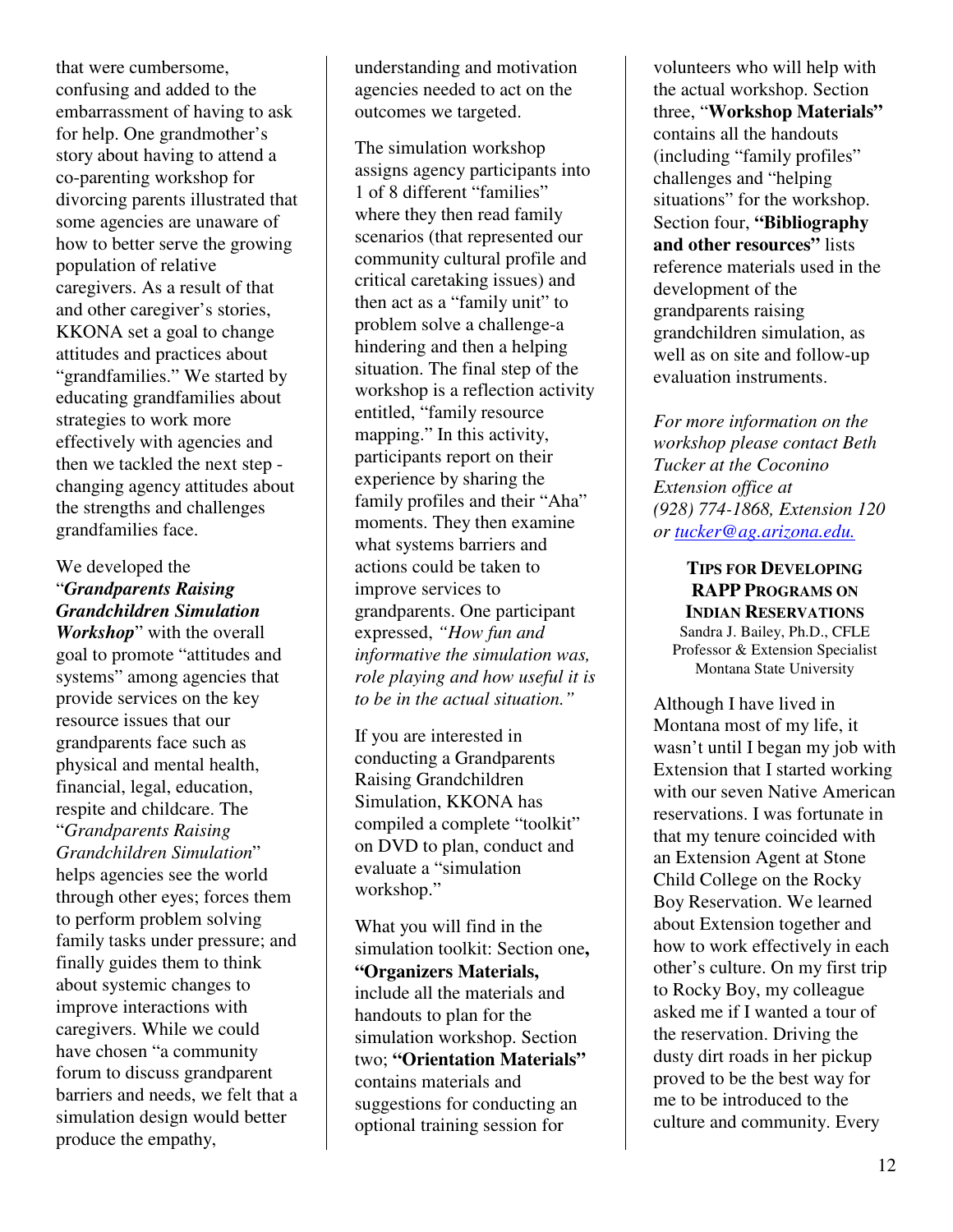time I have a project on one of our reservations I continue to learn and I am humbled by the struggles and resiliency of our Native American neighbors.

Our newest RAPP project on the Crow and Northern Cheyenne reservations has just begun. We were fortunate to find an individual who lives on the Crow reservation to take leadership for the project. Recently, at the week-long Crow Fair Days, we began advertising the project. Our next step is to meet with groups of key individuals on each reservation to see how they would like to proceed in supporting relative caregivers in their communities.

Here are some tips that I have learned that may assist you in expanding your RAPP programs to Native Peoples.

- Travel to the reservation to learn about the communities. In Montana, this means a six-hour drive one way in some cases; however, it was essential to develop trust. And more than one trip is needed! Take part in reservation activities such as powwows, feast days, and rodeos.
- Developing trust with groups who have had treaties and promises broken and experienced racism for generations takes time. Additionally, some well-intending groups have started

projects, only to leave. It may take years to develop a solid trusting relationship. Getting involved helps build relationships faster. For example, help someone fix a screen door or give someone a ride. These small acts of caring go a long way.

- Find key stakeholders on the reservation to work with. If the reservation has a land grant college, find out who the Extension Agent is and work with that individual. Head Start programs, aging programs, schools, and health services are also places to find partners on the reservations. However, be aware of the communities' view of these organizations on the reservation. They may be accepted on one reservation or not all – so do your homework and find out what organizations and agencies are respected.
- Choose your partners carefully and listen to what they say. They know what will and what will not work on the reservations or with native people.
- Remember that many of the grandparents will have experienced life in boarding schools. Although experiences vary, many have anger

and sorrow that influence how they view the non-native culture and parenting.

- Serve a meal or refreshments at gatherings. While meals are important in any culture, gathering around a meal is helpful in getting people to attend events.
- Understand that time is more fluid in Native cultures. Expect that some people will not arrive at the stated start time and some will leave before an event is over.
- Offer travel assistance for participants to get to your event. We have done this in the form of gas vouchers. Sometimes Tribal College or Head Start vans are available to help with transportation. You may need to take events to remote locations on the reservation due to the lack of transportation, poor road conditions, and unwillingness of people to travel far from home.
- Open meetings and events with an elder giving a blessing or prayer. In my experience we have had non-native grandparents be upset that we do this, especially if the prayer is in a Native language, but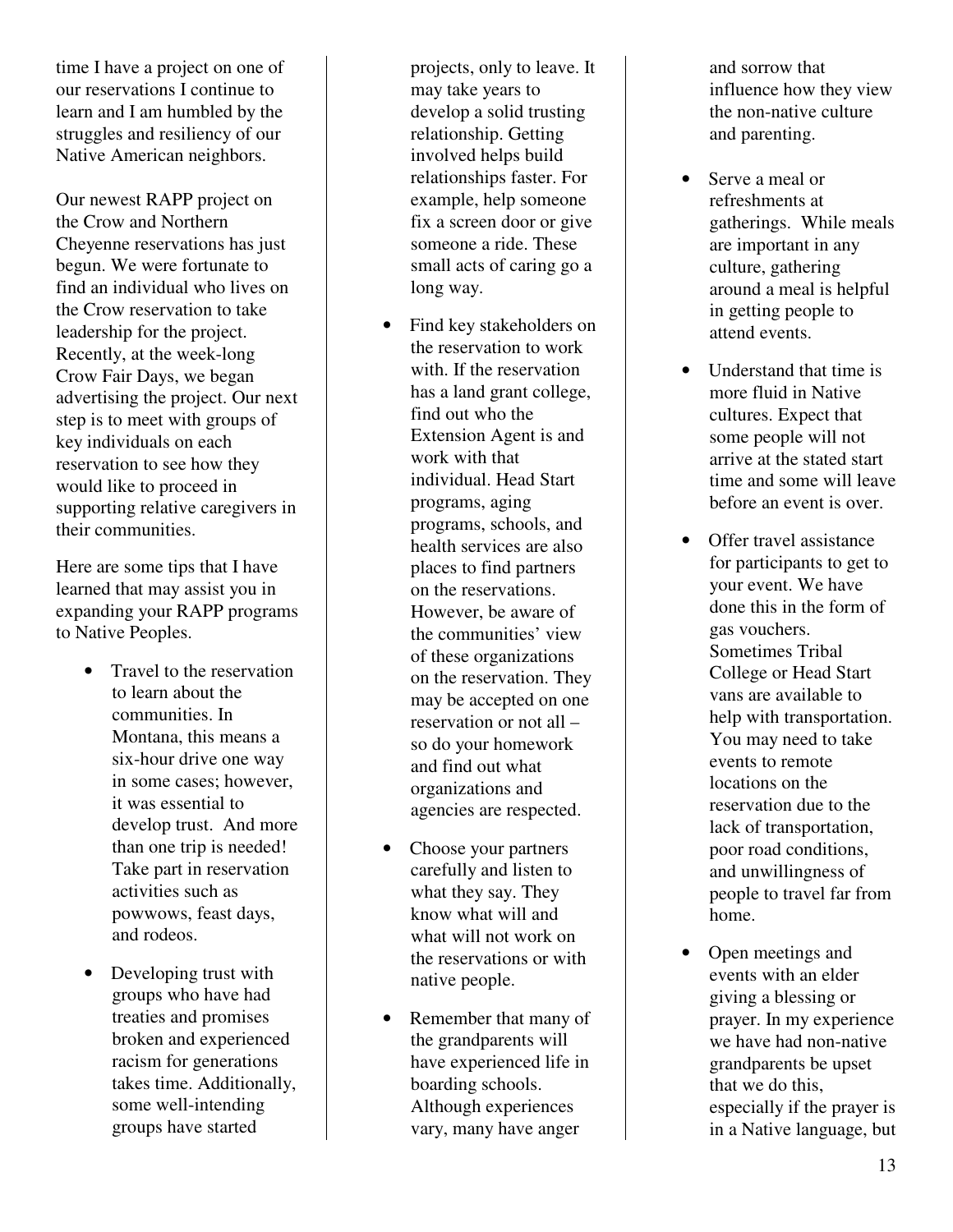this is important and respectful. Many Natives follow multiple religions and one usually is of a Christian denomination. For mixed groups one solution could be to have a prayer or blessing said in English too.

- Avoid going into the Native community as the "expert" who is trying to "rescue" the relative caregivers. People want to be supported rather than "rescued."
- Understand the importance of family in Native cultures. Family includes extended family members and often "fictive kin" – those who are not related by blood or marriage. Cousins may be considered "brothers" or "sisters." Family is of utmost importance and if there is a family emergency or death, that supersedes any work deadline or event.
- Learn about family rules and customs within the culture. For example, in one tribe a married woman is not to speak directly to her father-inlaw or her husband's brothers.
- Consider tribal politics. Just as with any community, there are politics – formal and informal. On

reservations you may need to work with the Tribal Council and/or the Tribal College. Additionally, there may be differences among the communities, clans, or families on the reservation that need to be considered.

• Admit mistakes. If you make a cultural *faux pas*, admit the error and apologize if needed. However, don't be afraid to make mistakes. Most unintentional faux pas act as a learning experience for both sides.

#### **Let's Talk About**…**Cyberbullying**  Suzan L. Sussmann, Denyse Variano and Brenda Reynolds Cornell Cooperative Extension of Orange County, NY

"*Cyberbullying involves the use of information and communication technologies to support deliberate, repeated, and hostile behaviour by an individual or group, that is intended to harm others*." -Bill Belsey

We all recognize that traditional bullying behavior is harmful in social settings that include negative verbal, physical and social emotional behaviors. When "cyber tools" like texting and social networking sites are added into the mix, the effects of bullying are SUPER SIZED! The bullies appear meaner because it is hard to truly identify who is behind the bullying; it can be anonymous

and also spread like "wild-fire." In the past, when someone was bullied on the playground, they could go home to a bully-free zone. Now, they continue to be bullied through the variety of technological advances of the smart phone and computer 24 hours a day, 7 days a week. The bystanders of the incidents are not just limited to a few any more, they can include all "friends" on a social networking site, which can be thousands. Comments made are often impulsive and not thought out and once they are out there, they are not easily removed. Our youth need tools to help them be more prepared to be a helpful bystander and to develop skills to navigate our technological world.

Cornell Cooperative Extension-Orange County has developed a web based site called *Let's Talk About…* designed to help start conversations between youth and the adults about sensitive topics. One set of these products addresses Cyber Bullying, and includes a short eye opening video and PowerPoint presentation. The information is designed to help support youth who might be bullied and to teach skills to prevent bullying behavior, especially helpful bystander skills. This research based information and the educational tools are available by free download for use in the home or community setting.

Other topics available are Social Networking, Life After High School, Contributing to the Greater Good and Media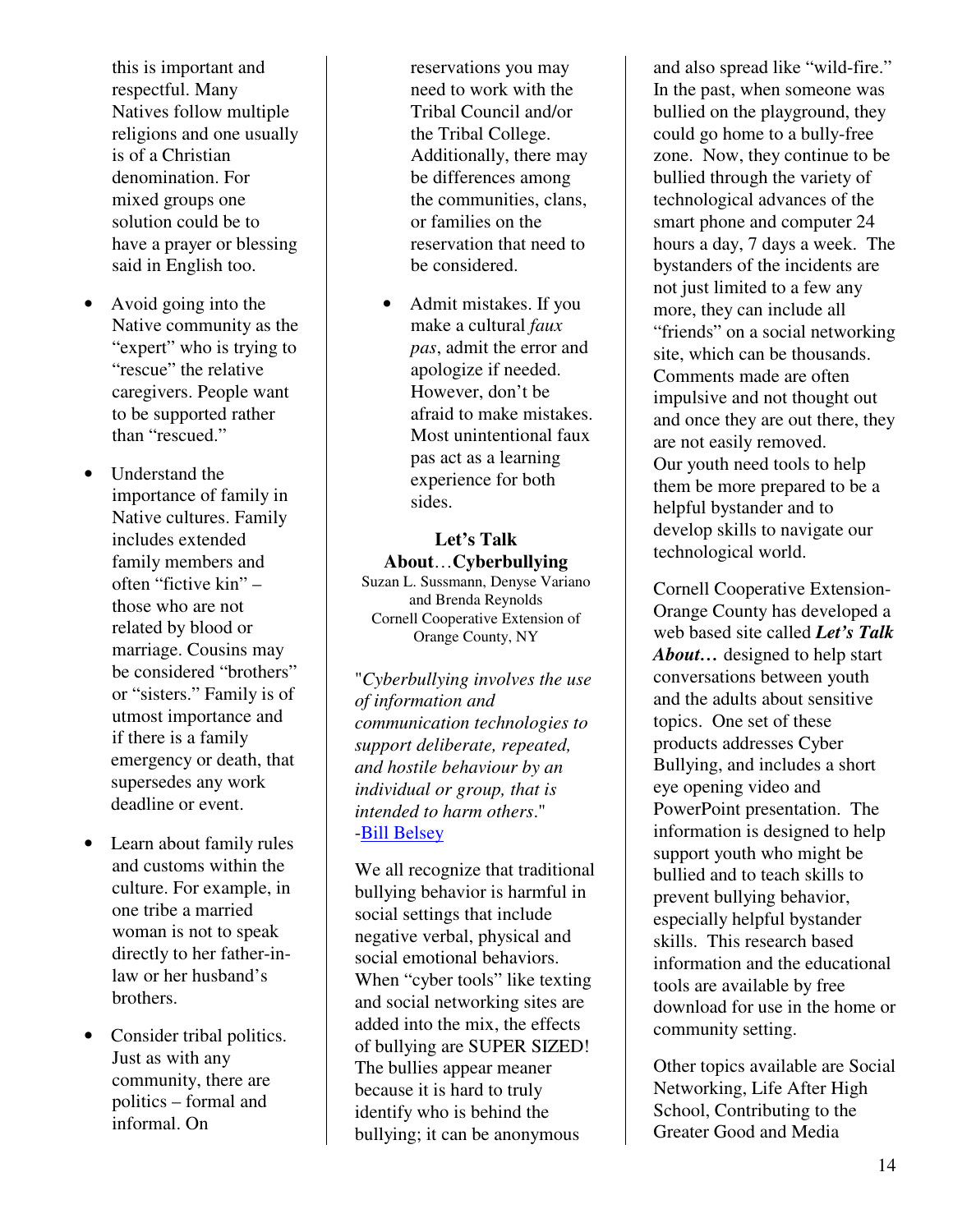## Literacy. You can access this information at: www.cce.cornell.edu/orange/let stalkabout.

The New York State Senate has recently passed anti-bullying legislation to create safer learning environments for children. The goal is to prevent cyber bullying as well as conventional bullying on school grounds. Senator Stephen Saland has sponsored the LEAD (Law to Encourage the Acceptance of All Differences) to help protect students who feel intimidated, threatened, harassed or taunted by others. This law requires that school districts create policies and guidelines to encourage awareness of and to prohibit acts of bullying and would increase education about bullying prevention for teachers and students.

Other valuable websites: www.Stopcyberbullying.org www.cyberbullying.us http://netsmartz.org/ **\** 

**COLLABORATING WITH KINSHIP CAREGIVERS: A COMPETENCY-BASED TRAINING PROGRAM FOR CHILD WELFARE WORKERS AND THEIR SUPERVISORS Eileen Mayers Pasztor, DSW\***  Donna D. Petras, PhD, MSW\*\* Cassaundra Rainey, JD\*\*\*

The frontline of the child welfare workforce, charged with achieving the Adoption and Safe Families Act (ASFA) outcomes of safety, well-being, and permanency, is typically considered to be the line staff

that makes daily decisions for the children and families in their caseloads. But there is another population making many more life-impacting decisions on a daily basis: relatives or kinship caregivers who have round-the-clock responsibility for the children in their care. While they are not the salaried workforce, they are essential to the delivery of child welfare services. Kinship caregivers also have an impact outside of and beyond formal child welfare services. For every child and family that is known to a public child welfare agency, there are a half dozen other families in our communities who are not active. And while child protection services may not be needed for these families, many of them still need a range of services to help ensure the Adoption and Safe Families Act (ASFA) outcomes of child safety, well-being, and permanency.

Twenty years ago Child Welfare League of America's (CWLA) National Commission on Family Foster Care (NCFCC, 1991) authored "A Blueprint for Fostering Infants, Children, and Youth in the 1990s." That publication offered concepts and terminology that have had a far-reaching and lasting impact. First, it coined the term "kinship care" for the field, based on the 1974 classic work of Carol Stack in *All Our Kin – Strategies for Survival in a Black Community.*

Second, it reconceptualized "permanency" as "having safe, nurturing relationships intended

to last a lifetime," meaning that when children's "independent living alarm clocks" ring at the age of 18 years, they are not put out on the streets but, instead, maintain positive relationships with at least one adult who provides a caring relationship. Third, the *Blueprint* specifically differentiated kinship care and family foster care, offering definitions for each and policy and practice mandates to ensure that both services were essential programs in the array of child welfare services.

Over the past 20 years, there has been a proliferation of research focusing on all aspects of kinship care, especially its impact on children and families. About ten years ago, gerontology and child welfare faculty from the California State University, Long Beach (CSULB) Department (now School) of Social Work recognized challenges in how child welfare social workers and kinship caregivers worked together to help achieve ASFA outcomes. The project's researchers considered that collaboration might be a useful framework to look at that relationship. They applied to and received funding from the California Social Work Education Center (CalSWEC), which supports the development of empirically-based teaching materials that can reinforce and supplement competency-based child welfare practice.

The original curriculum was titled, "*Kinship Caregivers and Social Workers:The Challenge of Collaboration*." While there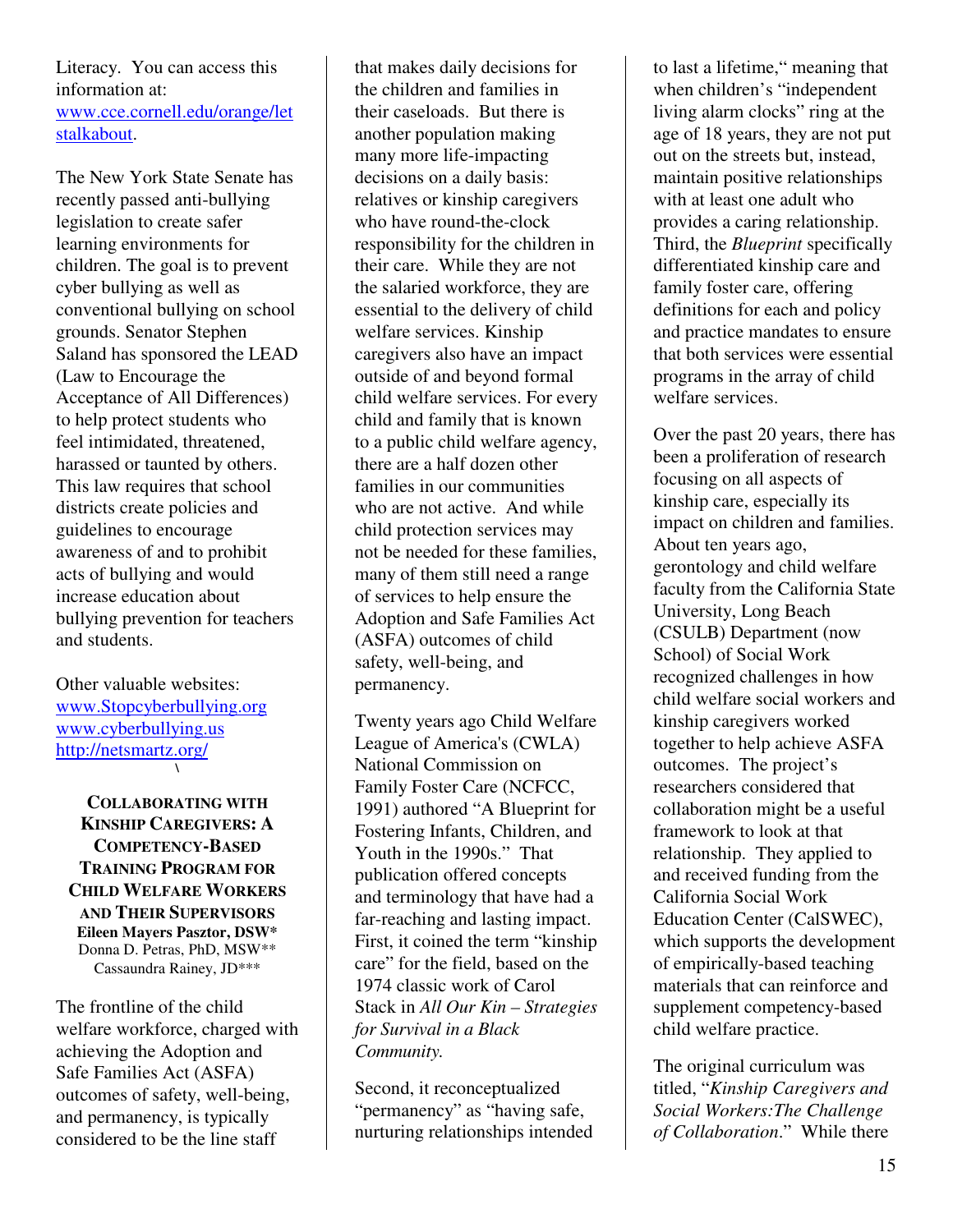has been considerable literature on organizational and interdisciplinary collaboration, less has been available regarding how collaboration might be applied in a child welfare setting when diverse

populations of staff and kinship caregivers must work together to achieve goals that each group may view differently. An overview of the original curriculum was presented to CWLA's National Kinship Care Advisory Committee in February 2009. It was recommended that CWLA partner with faculty at the **CSULB** Department

(now School) of Social Work to: obtain permission from CalSWEC to update and publish a revised curriculum; field-test the curriculum in three diverse sites to inform the updates; and produce this new training program, based on those results.

In November 2009, the original training program was fieldtested with kinship caregivers and public and private agency and organization staff in Baton Rouge, Louisiana, Providence, Rhode Island and Bronx, New

York. Field-test participants and their respective agencies and organizations are listed in the Acknowledgments section. This updated curriculum shifts from the original 2002 title of "*The Challenge of* 

It challenges participants to use more child and family-friendly language, such as referring to families instead of homes, and not using deficit expressions, such as "hard to place child" and "aging out."

## **AoA Awards Expansion Supplement Grants under the 2011 Lifespan Respite Care Program**

Assistant Secretary for Aging Kathy Greenlee recently announced Lifespan Respite Care Program Expansion Supplement Grant awards totaling more than \$1.1 million to eight states. All of the states initially received grant awards in 2009 or 2010 to provide respite services and expand program development activities.

Grant awards were made to the following states: Delaware, District of Columbia, Nevada, North Carolina, Rhode Island, South Carolina, Tennessee, and Texas.

The primary focus of these one-year Expansion Grants will be the provision of respite services to eligible populations. Additionally, grantees may use some of the funds to further enhance volunteer recruitment, training and retention activities and to further enhance outreach and dissemination activities, in order to facilitate the provision of respite services across the state.

For more information about the implementation of the Lifespan Respite Care Program and to learn more about the key activities of each of the grantees, please visit the AoA web site at:

http://aoa.gov/AoARoot/AoA\_Programs/HCLTC/LRCP/index.aspx

*Collaboration*" to a more strengths-based "*Collaborating with Kinship Caregivers*." Most important, to model collaboration, this program is designed to be co-trained or cofacilitated by child welfare practitioners and experienced kinship caregivers.

## **Curriculum Description**

Module I, Part I includes the welcome, introductions, and overview of the curriculum, along with definitions for kinship care and collaboration. Part II provides historical, national, and state perspectives to describe the legal, social, and economic factors that have made kinship care both a child welfare policy choice and a practice challenge. It describes key demographic, legislative, and other changedrivers impacting kinship care. Part II provides the opportunity to discuss a program identity

for kinship care, which is typically conflicted between being viewed as family preservation or "kinship foster care." This part identifies two compelling dynamics inherent in kinship care collaboration: the "Double-D" (demographic diversity) and the "Double-A" (attachment versus authority). Most important, Part II provides an opportunity to learn from the kinship caregiver/co-trainer's own story to: (a) have an experiential framework for the collaboration practice model;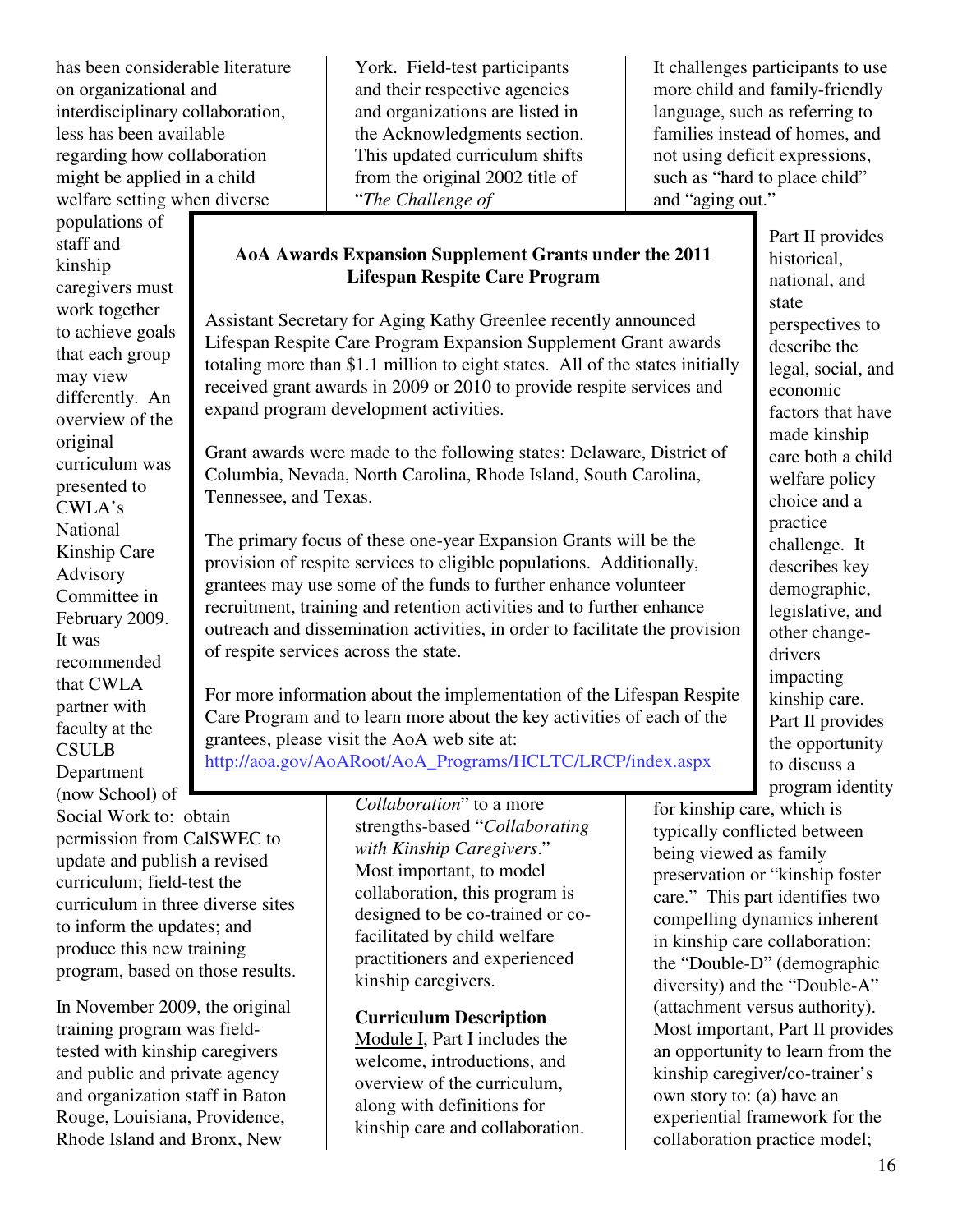(b) model the collaboration competencies; and (c) provide participants with the opportunity to listen to a kinship caregiver's life experience without having casework responsibility to address the issues raised.

Part III describes the collaboration practice model beginning with *nine major issues* that, according to research, are of concern to kinship caregivers and child welfare workers and supervisors. These issues are: legal; financial; health and mental health for the child and caregivers; child behavior; school/education; family relationships; support services for the kinship family; fair and equal treatment for the kinship family; satisfaction with services and recommendations from the kinship caregivers.

#### Module II is titled

*"Implementing the Collaborating with Kinship Caregivers Practice Model."* It is divided into four parts. Part I provides an opportunity to welcome participants back to Module II and review the objectives and agenda. There is a "bridge" from Module I that enables participants to transition to Module II by remembering key points from Module I. It also enables the trainers to assess what seemed to be most significant to the group, and what issues may be more challenging.

Part II is an especially critical component of the curriculum. Working in small groups,

participants have the opportunity to apply all the work tools learned in Module I to specific child- and family situations. Part III enables participants to apply the nine issues and to discuss implementation of the five competencies. Also included is a tool to assess their strengths and needs in implementation.

Part IV closes the training by including an opportunity for any final remarks, suggestions for any next steps in training or implementation, and training evaluation.

**Curriculum Access:** The "*Collaborating with Kinship Caregivers*" will be available through CWLA Publications in early 2012. Meanwhile, CWLA staff is available for training implementation now at your agency. Registration is open for training scheduled for November  $2 - 4$ , 2011 at the Catholic Guardian Society and Home Bureau, 1011 First Avenue, New York, NY. Please contact Cassaundra Rainey at CRainey@cwla.org for registration information.

*\* Eileen Mayers Pasztor, DSW, is principal developer of this curriculum. She is a professor, School of Social Work at California State University, Long Beach, and a trainer/consultant for CWLA.* 

*\*\* Donna Petras, PhD, MSW, is a coauthor of this curriculum. She is the director of Models of Practice and Training at CWLA.* 

*\*\*\* Cassaundra Rainey, JD, a coauthor of this curriculum, is a missiondriven visionary with 20 years of experience bringing about outstanding results for children and families, and the*  *social service organizations that support and serve their needs*.

#### **RAPP State Highlights**

## **KENTUCKY STATE RAPP NETWORK: A YEAR IN REVIEW**

A major focus for this past year was maintaining and increasing support groups across the state. One way we did that was to strengthen our partnership with the Family Resource and Youth Service Centers which are in every school district in Kentucky. They are the primary facilitators of support groups with assistance from the 15 Area Agencies on Aging and Independent Living Centers (AAAILs) in the state as well. Curriculum, fact sheets and hand outs are made available for the support group facilitators with assistance from Kentucky Cooperative Extension Services. Mini-grants are offered by the many of the AAAILs to develop new support groups in the state. An effort has started to identify other ways to offer support groups online via a website for grandparents and relatives raising children; there is much work to be done on this yet. We have maintained a network of entities that all work with or have a vested interest in the issue of grandparents and relatives raising children. That network shares resources, updates, services and programs for the families as well as other professionals.

An annual GAP (Grandparents As Parents) Conference is held each year in March and in 2011, the  $7<sup>th</sup>$  Annual GAP Conference was held with a record breaking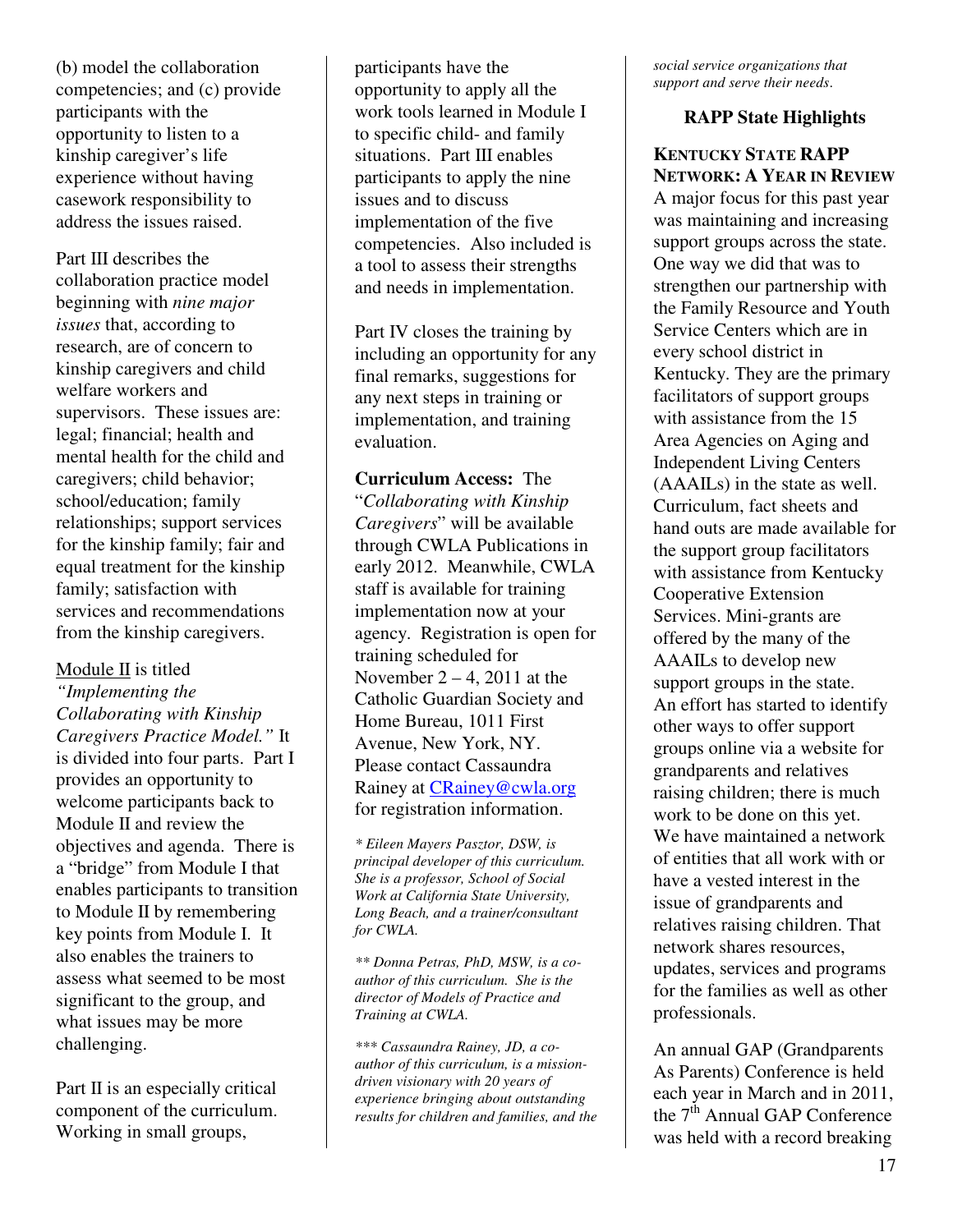attendance. Regional conferences, forums and workshops were held as well combining topics for caregivers and professionals. The Kentucky Aging and Disability Resource Center (ADRC) at each of the Area Agencies on Aging are populated with resources, services, benefit programs and information about support groups to just name some of the information that is available to assist family and relative caregivers of both frail elderly and children.

## **THE HAWAII EXECUTIVE**

**OFFICE ON AGING** is pleased to highlight the good work of Honolulu and Maui counties in their efforts to support grandparents and other relatives who are raising grandchildren.

## **Honolulu County**

In the Spring 2011, Na Tutu – Grandparents Raising Grandchildren met with officials from the City and County of Honolulu's Department of Community Services (DCS) and the Elderly Affairs Division (EAD) to make them aware of their work and to ask for their support.

Government officials committed their support to Na Tutu's advocacy efforts, including supporting their legislative and administrative initiatives. EAD pledged to advocate for grandparents raising grandchildren within city government like when their colleagues in DCS, who administer Section 8 or senior buildings, have regulations that

prohibit grandchildren in senior dwellings, even for one night. EAD will educate their colleagues about the need for contingencies/variances to allow the grandparent time to make other arrangements for either the keiki or her/himself. EAD contracted with Hawaii Family Service to provide counseling, training/education, and caregiver support groups to grandparents raising grandchildren living in Waianae, Oahu. This area of the island is very rural and has a relative high number of relative caregivers of Native Hawaiian ethnicity.

## **Maui County**

Hi'i Na Kupuna Coalition (Coalition) is a group of grandparents and professionals who serve grandparents in Maui. The Coalition works to provide resources for grandparents and other relative caregivers, and consists of close to 20 organizations that vary in their level of activity with about a half of those being very active. Their work is focused on the island of Maui, and they hope to expand to Lanai, Molokai, and Hana.

In the last year the Coalition has:

> 1. Conducted a needs assessment and focus groups to identify the grandparent needs. The most common theme in the needs assessment was that grandparents need to be appropriately matched up with resources - most of the

needed resources are already in the community but they just don't know how to access them. The Coalition is using this information to adjust the grandparent newsletter to highlight those resources that were identified as top needs.

- 2. Developed factsheets to help professionals better understand and work with the incredible cultural diversity of the grandparents.
- 3. Developed a newsletter with educational information and resource/event listings and information on the three local grandparent support groups. In Maui, there are three grandparent support groups - two through Maui Family Support Services (called ROKK - Raising Our Keiki's Keiki) and one through the Queen Liliuokalani Children's Center.
- 4. Planned a public awareness/public service announcement campaign leading up to Grandparents Day.

One of the ongoing challenges in Maui is keeping the support groups going; Maui Family Support Services' ROKK group is always vulnerable to budget swings and at least once or twice it's been within a couple weeks of closing down the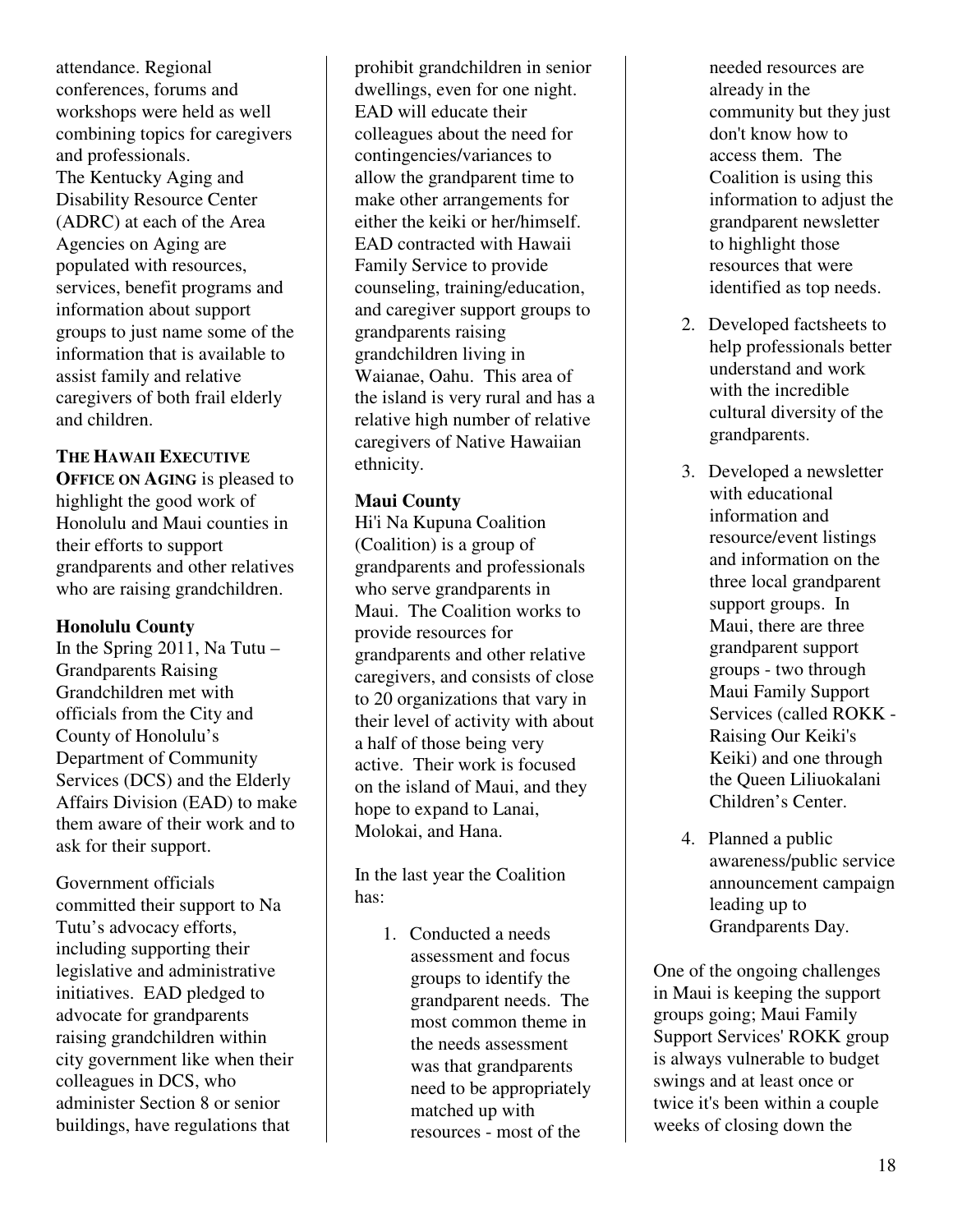support groups because of funding issues.

#### **OKLAHOMA AGING SERVICES, DEPARTMENT OF HUMAN SERVICES**

Oklahoma will have three educational conferences for relative caregiver families in October in Oklahoma City, Ponca City and Ardmore. The Aging Services Division of the Oklahoma Department of Human Services in sponsoring two of the events (Oklahoma City and Ponca City). Our GRANDfamilies Initiative committee assisted a volunteer group in Ardmore last year to hold an event and they are hosting their second conference. The event's main sponsors are the First United Methodist church and the Ardmore Higher Education Center.

One of the goals of the GRANDfamilies Initiative committee is to help communities bring together resource coalitions of service providers, relatives and others to strengthen the community services and supports for relative caregivers and help improve community connections.

Catheryn Koss of The Senior Law Resource Center in Oklahoma City, a fellow RAPP and a great resource for Oklahoma, will present at one of the events. The topics include self-care, mental health issues, bullying and internet safety, legal issues, services available through the Oklahoma Department of Human Services, family communication, and

education topics including information for children with special needs and general education issues including graduation requirements.

## **UNIVERSITY OF MAINE CENTER ON AGING**

During the past year, the University of Maine Center on Aging and its partners have been hard at work educating the public and service providers about the issues facing relative and kinship caregivers, providing opportunities for RAPPs across the country to connect, and providing direct support for caregivers through activities such as the 11 support groups for grandfamilies across the state conducted by RAPP partners.

During the Fall of 2010 and Spring of 2011, the UMaine Center on Aging and Brookdale Relatives as Parents Program hosted a series of three online discussions for RAPP professionals from across the country on topics such as strategies for advocating for relative caregivers; funding, research, and university resources available to RAPPs; and we even hosted a networking opportunity for RAPPs to discuss new initiatives and share successes and challenges they are facing. Helping to co-facilitate these discussions were RAPP members from different programs around the country.

RAPP Network and Task Force members continue to engage in key RAPP activities through the Maine Kinship Connections

Project, an effort made possible through a grant from the Children's Bureau within the Department of Health and Human Services. Key elements of this project include providing supports for children and kinship caregivers such as enhanced kinship navigator services, facilitated family team meetings, and family-finding services. Another component of the project is the creation of an advisory board made up of kinship caregivers and professionals from throughout the state. The project is serving to increase awareness of the issues kinship caregivers face among both the public and those who serve these families, as well as to expand services for these families and better understand the most effective ways to support them.

RAPP partners in Maine also supported a Legislative Task Force which convened multiple times in the fall of 2010 to examine the needs and challenges faced by kinship families and recommended solutions. Two bills emerged from the Task Force including one allowing for extended Power of Attorney arrangements that passed the Maine legislature, and another bill that makes registering children for public schools easier for caregivers that have a Power of Attorney arrangement but do not yet have guardianship. Both bills set the stage for continued policy efforts in the state that seek to support kinship families by facilitating access to supports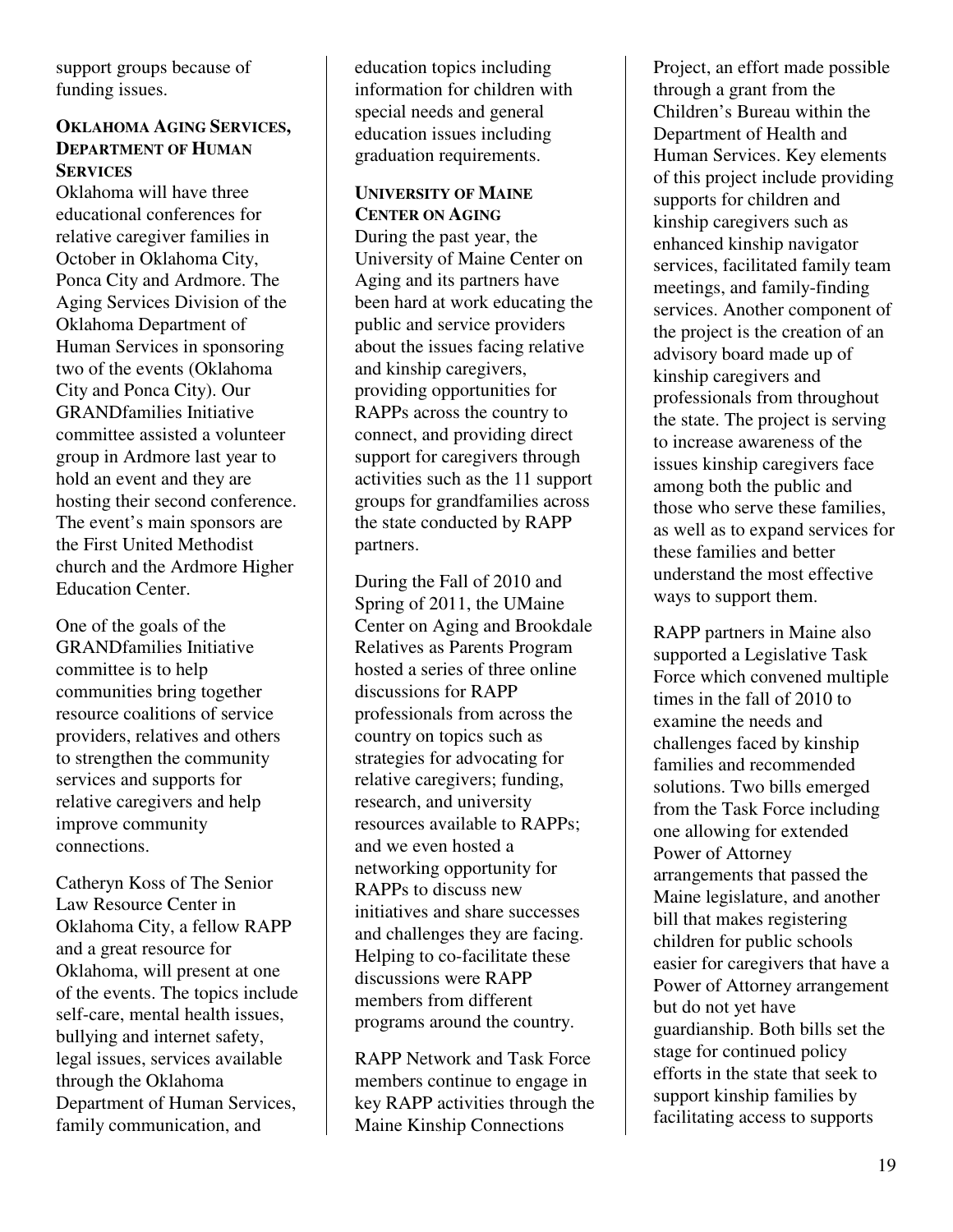and benefits needed to raise the children in their care.

**MISSION WEST VIRGINIA** RAPP of West Virginia held legal workshops in two locations of the state. The topics were Guardianship and the Multidisciplinary Team process. Presenters were a Judge and a Child Protective Services Supervisor.

A 4-H RAPP Retreat was held August 13-14 in Berkeley County. Activities included swimming, a cook out, camp fire, crafts, singing and dancing. 25 caregivers and 30 children attended.

A group for teens in kinship care meets monthly in Morgan County. In addition to support group meetings, the teens participate in service projects and have social activities.

## **THE ILLINOIS DEPARTMENT ON AGING (IDOA)**

In 1996, Janet Sainer, consultant with the Brookdale Foundation Group, shared her vision for kinship services with Maralee Lindley, the Director of the Illinois Department on Aging (IDoA) at the time. These two resourceful and determined women carved a memorable path which brought resources to kinship families nationally and in Illinois. The 1996 Brookdale Foundation Group grant leveraged state funding within the budget of the Illinois Department on Aging to provide assistance to relatives regardless of their age and complimenting the funding of the National Family Caregiver Support Program. With state

funds, IDoA has been able to fund and maintain support groups for relatives; guardianship advocacy and assistance programs; grief counseling for children and caregivers; respite through crisis nurseries, camps, etc.; mentoring and respite programs for children and youth of the Juvenile Court; legal assistance for creating permanency plans and advocating with the Department of Children and Family Services; supportive services for kinship families affected by HIV and develop a guide to legal options and resources for families caring for children whose parents are incarcerated.

Training and presentations at Illinois AIRS (Alliance of Information and Referral Specialists); the Illinois State Board of Education Special Education Directors Statewide Conference; Illinois Adoption Advisory Council; Illinois Foster Parent Advisory Council; Illinois Post Adoption and Guardianship Council; the Child Abuse Hotline and Advocacy Office of Children and Families with the Department of Children and Family Services; Head Start and Early Intervention programs have created a seamless referral system.

Collaborations developed through the Illinois Task Force on Grandparents and Other Relatives Raising Children have resulted in helpful contacts/navigators at the Department of Health and Family Services/Bureau of

Child Support and Paternity Establishment; the Department of Human Services/TANF cash, medical and Food Stamp program, Bureau of Child Care and Development, Policy and Training divisions; Illinois State Board of Education/Legal Department, Homeless Education and Special Education programs and the Chicago Coalition for the Homeless.

A partnership with the Office of the Inspector General at the Department of Children and Family Services (DCFS) has blossomed into a mandated training for DCFS employees (investigators, foster care licensing, Intact Family workers; caseworkers; post adoption and guardianship staff) in resources for kinship families and issues concerning older caregivers. Child welfare personnel utilize the resources and expertise of Area Agencies on Aging in addressing concerns about older caregivers.

The IDoA kinship navigator has recorded a lecture on issues aced by kinship families for an on-line kinship course developed by Dr. James Gleeson of the University of Illinois-Chicago Jane Addams School of Social Work. Two regional task force groups have been implemented in Chicago and Southern Illinois with a goal of expanding to other areas of the state. The IDoA statewide kinship navigator continues to attend support group meetings throughout the state; advocate on behalf of relatives raising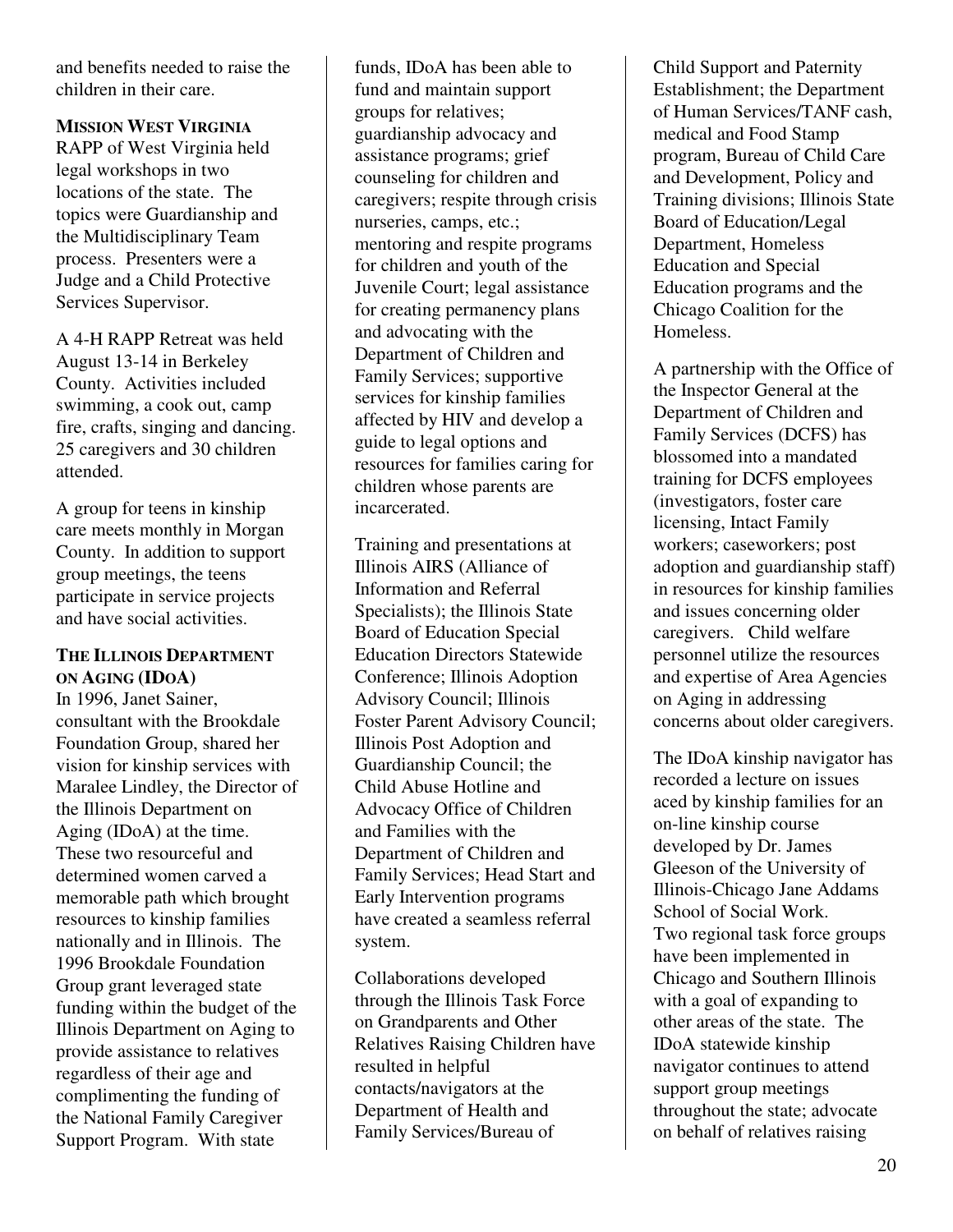children who are having difficulty in accessing services; referring to programs; and providing networking opportunities for organizations throughout the state.

In FY12, the Department is awarding 44 agencies, including 9 Area Agencies on Aging, a total of \$241,877 in state funding to provide services and resources to kinship families. The six funding categories include \$100,235 for emergency needs; \$50,652 for support groups; \$43,500 for legal services; \$11,500 for respite; \$22,500 for counseling and \$13,500 for outreach.

#### **RESOURCES**

## **Grandparents Raising Grandchildren Simulation**

To order a DVD of the Grandparents Raising Grandchildren Simulation for \$25, contact Beth Tucker, University of Arizona at: tucker@ag.arizona.edu

## **Grandmother to Grandmother: From New York to Tanzania** captures the stories of grandmothers who are responsible for raising

grandchildren in two very different cultures. The film highlights two programs that support grandfamilies and brings together grandmothers from the far corners of the globe for a memorable gathering in Tanzania. As their unique stories unfold, the deep common bond that these grandmothers possess unfolds. The inspirational journey of these unsung heroes shows the love that bridges the gap between generations and across cultures. "At risk" children can thrive and their grandmothers hope again.

To view a trailer of the film, learn more about the programs highlighted and order the DVD, visit www.olddogdocumentaries.com

To host a screening of the film, or for more information about outreach, contact Amy Goyer algoyer@comcast.net.

**Free GIFT (Grassroots Institute for Fundraising Training) E-Newsletter**  Get free fundraising tips delivered to your inbox each month! Be the first to know

## **Notes**

about training opportunities, job announcements, and exclusive discounts on fundraising resources. Visit:

http://www.grassrootsfundraisin g.org/staticpages/index.php/esig nup.

#### **The Sacred Work of Grandparents Raising**

**Grandchildren**. This book was written in honor of the work and sacrifices parenting grandparents make in order to raise their grandkids. The physical, social, psychological, emotional, and generational challenges they face are addressed in the book. Through story telling, the author tries to address the needs and emotions of the grandparents, their grandchildren and the adult parent who is absent. For more information on the book or to order a copy, visit: www.Elainekwilliams.com.